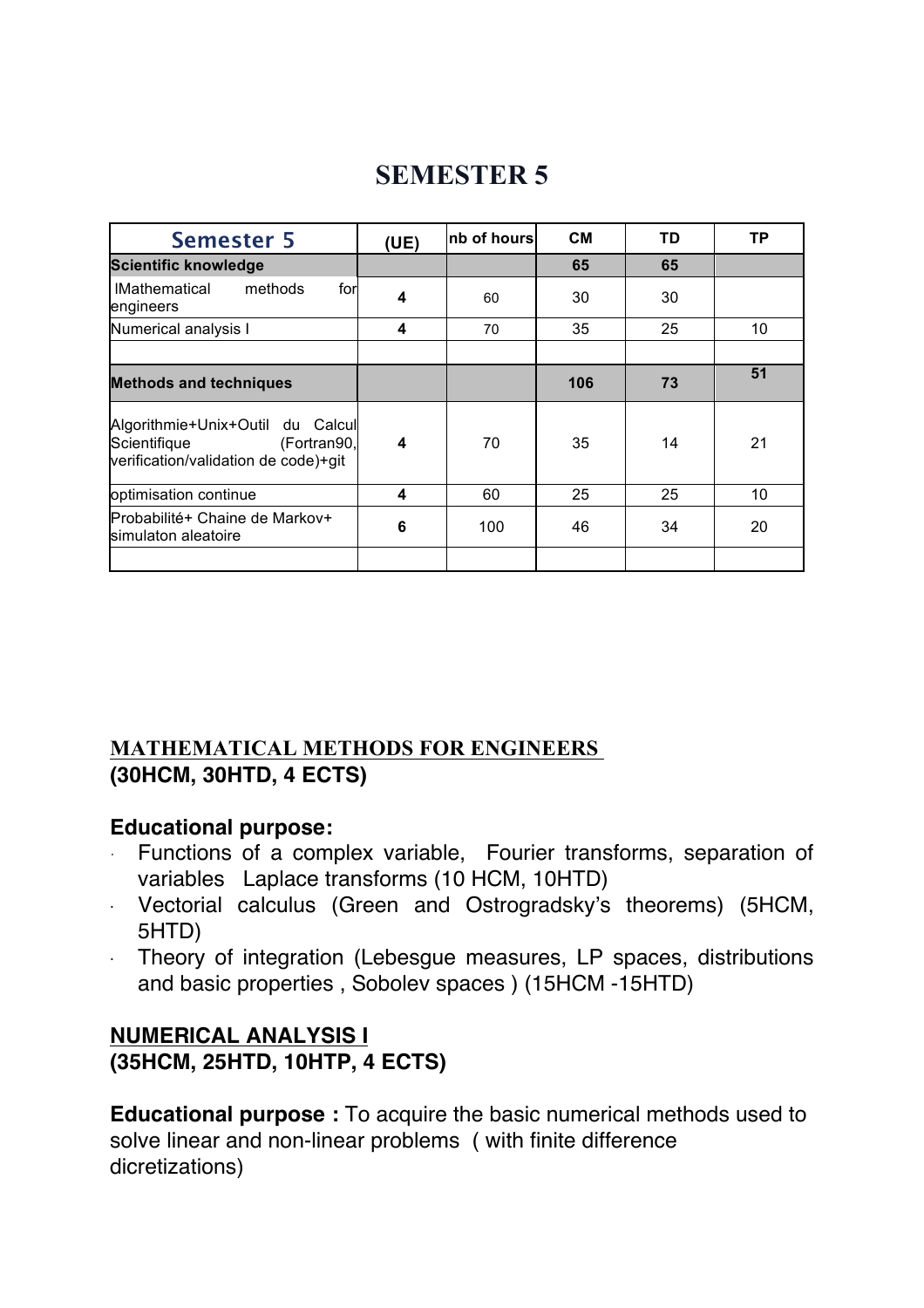# **Content :**

- 1. Finite difference discretization : Basic principles (Taylor's formula), 2D and 1D examples (explanation of the numbering 2D->1D, use of maple), Richardson's extrapolation.
- 2. Direct methods: LDU factorization (Existence and uniqueness conditions of the decomposition, matrix conditioning, impact of conditioning on the error, pivoting technique, computation of the determinant),profile conservation ( application to periodic boundary conditions), Schur complement and its properties.
- 3. Numerical interpolation and integration: quadrature formulas (Newton-Cotes, Romberg's methods), Gibbs phenomenon, orthogonal polynomials , Hermite's interpolation, (Divided differences formula and associated error estimation) Interpolation using rational functions (Padé approximant)
- 4. Newton's methods/fixed point iteration: Basic priciples (fixed-point method , Newton's method),Affine invariance theorem, quasi -Newton methods
- 5. Basic iterative methods: splitting methods: (Jacobi, Gauss-Seidel, ,SOR), General convergence theorems (based on spectral radius, optima SOR), Krylov's methods: (principles, GC, GMRES), Convergence theorems based on eigenvalue distribution
- 6. Solution methods for ODE's: One-step methods/Theory (consistency, stability, convergence impact of round-off errors, Grownwall's lemma, Euler methods, implicit, explicit, mid-point, adaptive step size methods, stiff problems), Introduction to multistep schemes (BDF)

# **References:**

J.Stoer & R. Bulirsh: Introduction to numerical analysis, Springer text in applied Math. 15

G.H. Golub & C.F. Van Loan: Matrix computation, J. Hopkins University press

E. Hairer & G. Wanner : Solving Differential Equations I, Springer series in Comput. Math 14

Y. Saad : Iterative methods for sparse linear systems, SIAM

# **COMPUTATIONAL TOOLS**

# **(35HCM, 14HTD, 21HTP, 4 ECTS)**

# **Educational purpose :**

Mastery of basic of algorithmics,Unix command of version control systems, imperative programming, code verification and validation techniques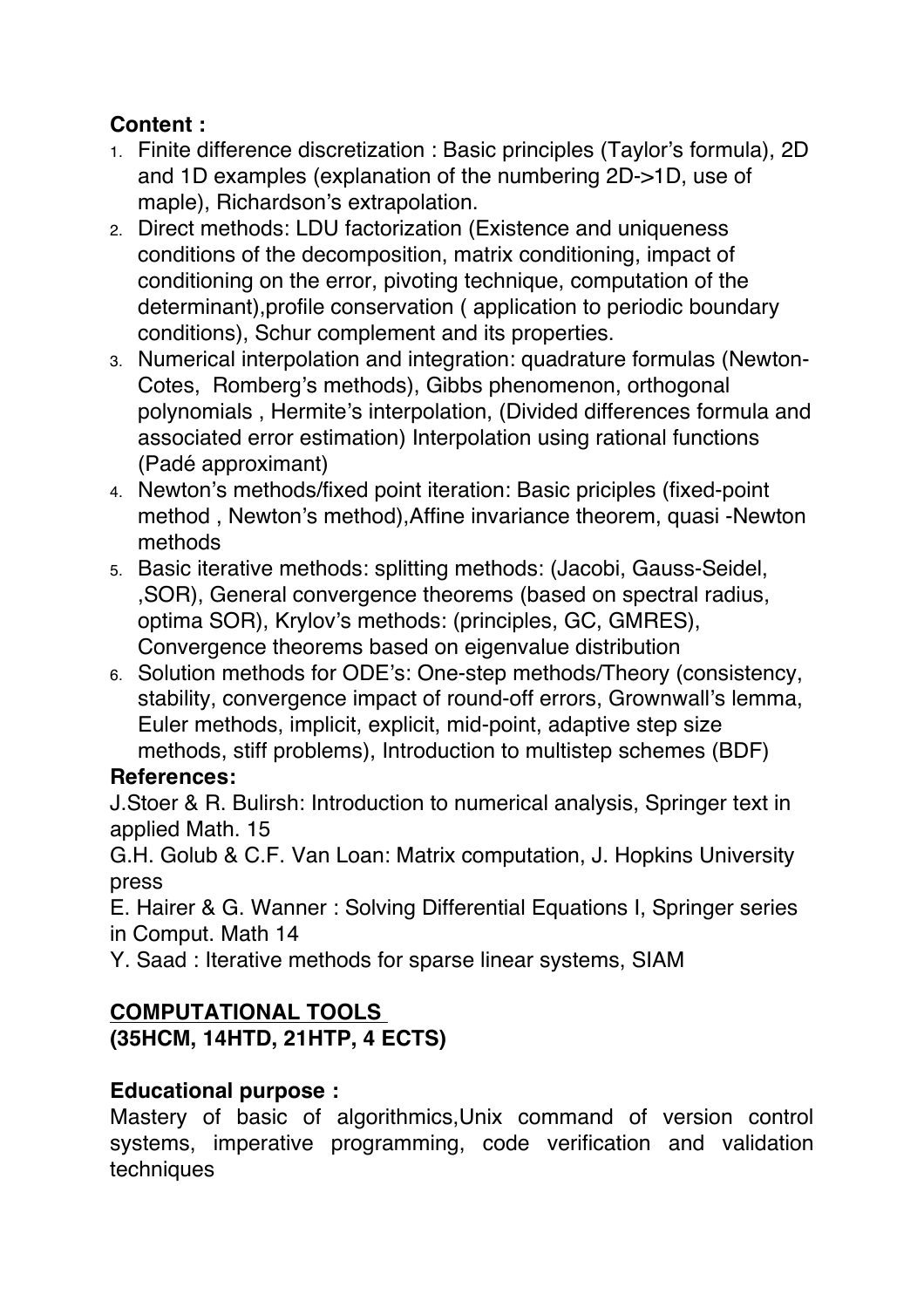#### **Prerequisite :** Numerical analysis I **Content:**

- 1. Algorithmic structures:identifiers arithmetic and boolean expressions, statements: syntax and semantics,standard algorithmic constructions. (6HCM+6HTD)
- 2. Unix: on line help, file system environment variable,files handling commands makefile and shellscripts creation, . (3HCM/3HTP)
- 3. Version control systems:Introduction to GIT: create a repository ,commit sources,retrieve sources from a repository,create development branches, go back to previous version. (2HCM/2HTP)
- 4. Finite arithmetics of computers and their consequences : computation conditioning, backward or a posteriori analysis. (2HCM/2HTD)
- 5. Imperative programming: Fortran 90, Tables,complex data structures, procedures and functions, recursion, dynamic allocation, module. Implementation of numerical analysis methods I(CSR stocking, iterative methods and Krylov's method). Introduction to BLAS and LAPACK scientific libraries . (16HCM/16HTP)
- 6. Code verification: software quality certification (static and dynamic analysis, unit testing, consistency and convergence, formal and observed accuracy order , manufactured solutions methods .(4HCM/4HTD)
- 7. Code validation: good practices guide, entrained cavity example(2HCM/2HTD)

**Support software :** Fortran90, BLAS, LAPACK, Maple

#### **References:**

R. Séroul: Programming for Mathematicians, springer 1995

M. Metcalf, J.Reid, M.Cohen: Fortran 95/2003 explained, Oxford University press, 2007

P. Roache: Verification and Validation in Computational Science and Engineering, Hermosa publishers, 1998

# **CONTINUOUS OPTIMIZATION**

# **(25h CM, 25h TD, 10h TP ; 4 ECTS)**

# **Educational purpose :**

To recognize an optimization problem : to deal with the existence of solutions to the problem and provide (an) approximate value(s) of the solution(s) using appropriate numerical methods **Content :**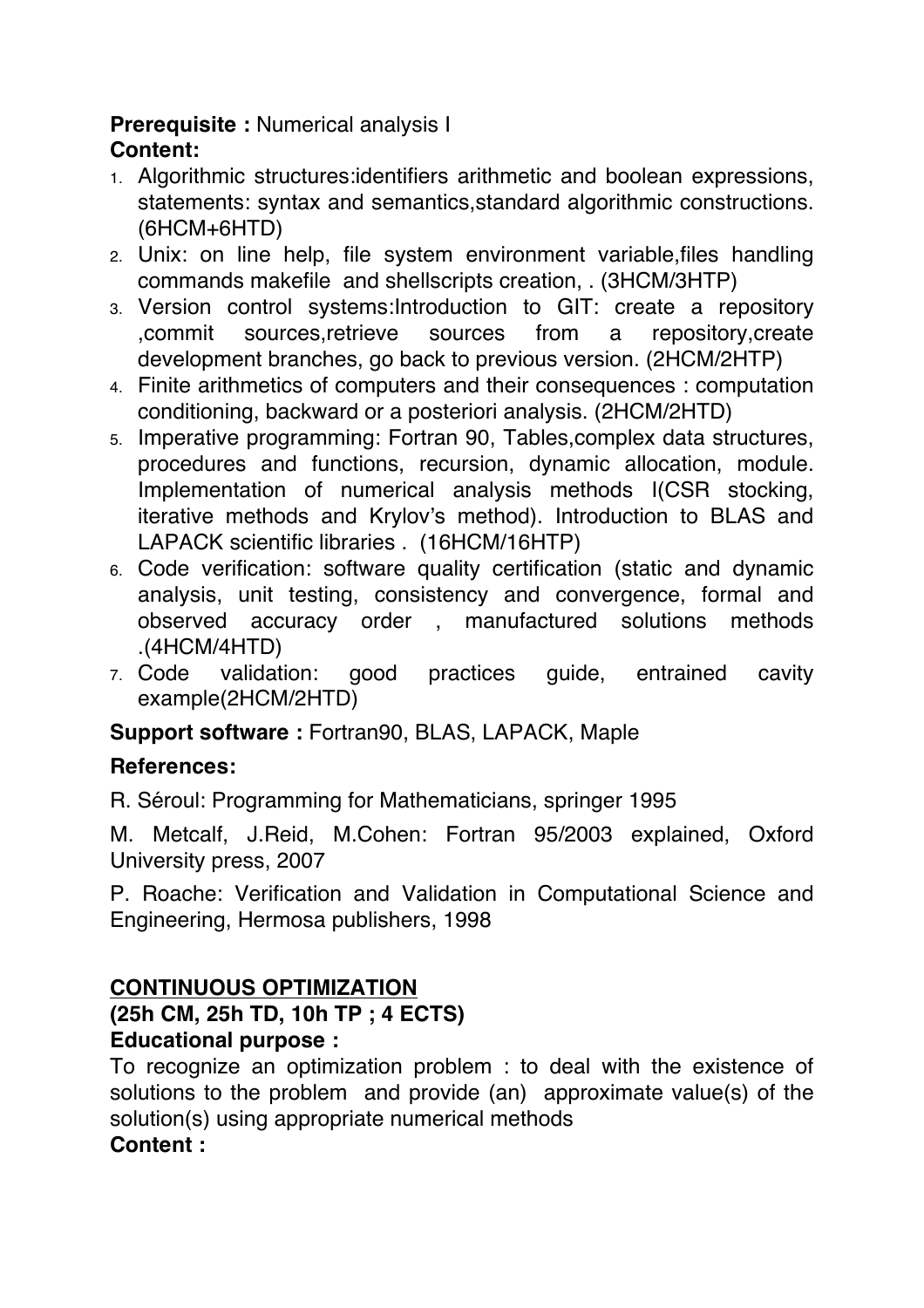Optimization without constraints and with equality or inequality constraints . Extremum conditions.Solution of F(X)=0 using Newton and quasi-Newton methods; application to optimization. Lagrange multipliers, saddle point, duality.

**Software support :** Matlab.

#### **PROBABILITY AND SIMULATION OF RANDOM EVENTS (50h CM,24h TD,16h TP, 6 ECTS)**

# **DESCRIPTIVE STATISTICS WITH R - 4h CM , 6h TP**

# **Educational purpose**

By the end of the course, students are expected to be able to analyze a random variable using standard parameters as well as the interaction between 2 such variables. They will also master the R software.

### **Content**

Satndard parameters : mode, mean, median, quantiles, range, standard deviation, kurtosis, skewness

Relevant graphs : boxplots, histograms, pie charts ;

Relationship between 2 variables : covariance, correlation,

cindependence ;

Software R : handling of data, obtain basic statistical parameters and graphs .

# **Support software : R**

#### **References**

Cornillon, P.A.et al., *Statistiques avec R*, Presse Universitaire de France, 2010.

Grais, B., *Méthodes statistiques*, Dunod, 2003.

#### **PROBABILITY THEORY - 30h CM, 30h TD Educational Purpose**

By the end of the course, students are expected to be able to handle and find out probability distributions and to identify the common ones . Besides they are also expected to be conversant enough with stochastic convergence and conditioning and related theorems to be able to apply them in the various subsequent probability and statistics courses.This course is essential to the understanding of courses dealing with random modeling.

# **Prerequisite: Mathematical methods for engineers**.

# **Content**

Conditional probability, independence ;

Random variable : common distributions , variable transformation, quantiles, moments ;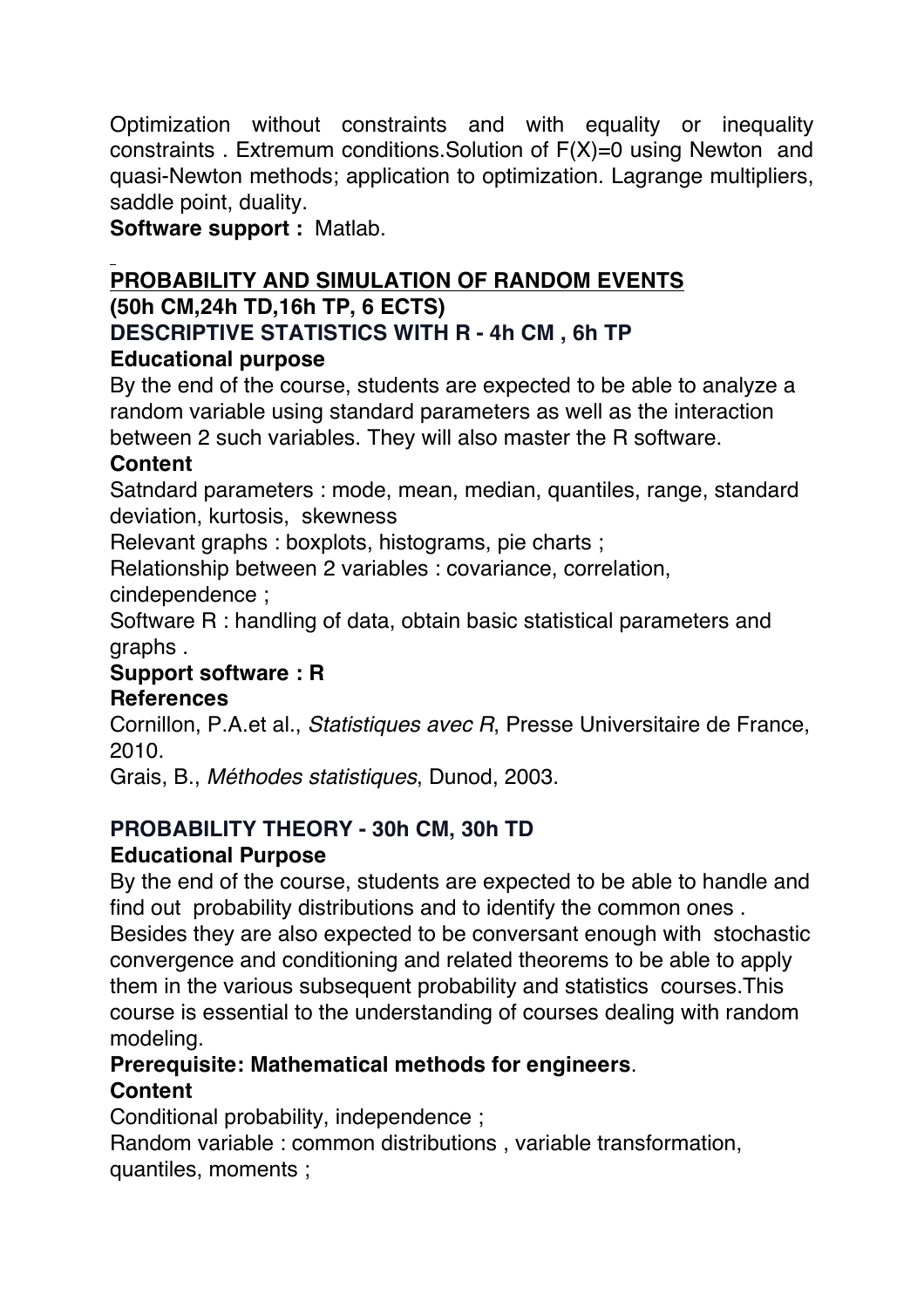Random vectors, gaussian vector ;

Laplace transform, characteristic function ; conditional expectation ; Various types of convergence, law of large numbers, central limit theorem ..

#### **References**

Foata, D. & Fuchs, A. *Calcul des probabilités, cours, exercices et problèmes corrigés*, Dunod, 1998.

Jacod, J. & Protter, P., *L'essentiel en probabilités ou bien les bases de la théorie des probabilités.*, Cassini, 2003.

Billingsley, P., *Probability and measure*,Wiley, 1995.

Grimmet, G.R.& Stirzaker, D.R., *Probability and Random Processes*, Oxford Science Publications, 1992.

| <b>Semester 6</b>                                                                                          |   | nb of hours | <b>CM</b> | TD | <b>TP</b> |
|------------------------------------------------------------------------------------------------------------|---|-------------|-----------|----|-----------|
| <b>Scientific knowledge</b>                                                                                |   |             | 60        | 60 |           |
| Statistique inférentielle                                                                                  | 4 | 60          | 30        | 30 |           |
| Modèles Mathématiques pour système multi-<br>physiques<br>(Electro/thermo/automatique/mecaflux/Elasticité) | 4 | 60          | 30        | 30 |           |
|                                                                                                            |   |             |           |    |           |
| <b>Methods and techniques</b>                                                                              |   |             | 104       | 20 | 116       |
| Genie<br>(Programmation<br>Orienté<br>logiciel<br>Objet+UML Lite)                                          | 4 | 60          | 28        | 4  | 28        |
| Recherche Opérationelle et CAO                                                                             | 3 | 60          | 25        | 10 | 25        |
| Analyse de données (SAS) et base de donnée                                                                 | 4 | 72          | 34        |    | 38        |
| Simulation aléatoire en statistique (logiciel R)                                                           | 3 | 48          | 22        |    | 26        |
|                                                                                                            |   |             |           |    |           |

#### **RANDOM SIMULATION PART I - 10h TP**

#### **Educational purpose**

By the end of the course, students should be able to simulate random variable distributions and will have put their knowledge of probability theory into practice.

**Prerequisite:** Course in probability.

#### **Content**

Random variables simulation :inverse distribution function, acceptance/rejection...

Monte Carlo methods ;

Hands-on exercises relating to the course in probability

#### **Support software : R**

#### **References**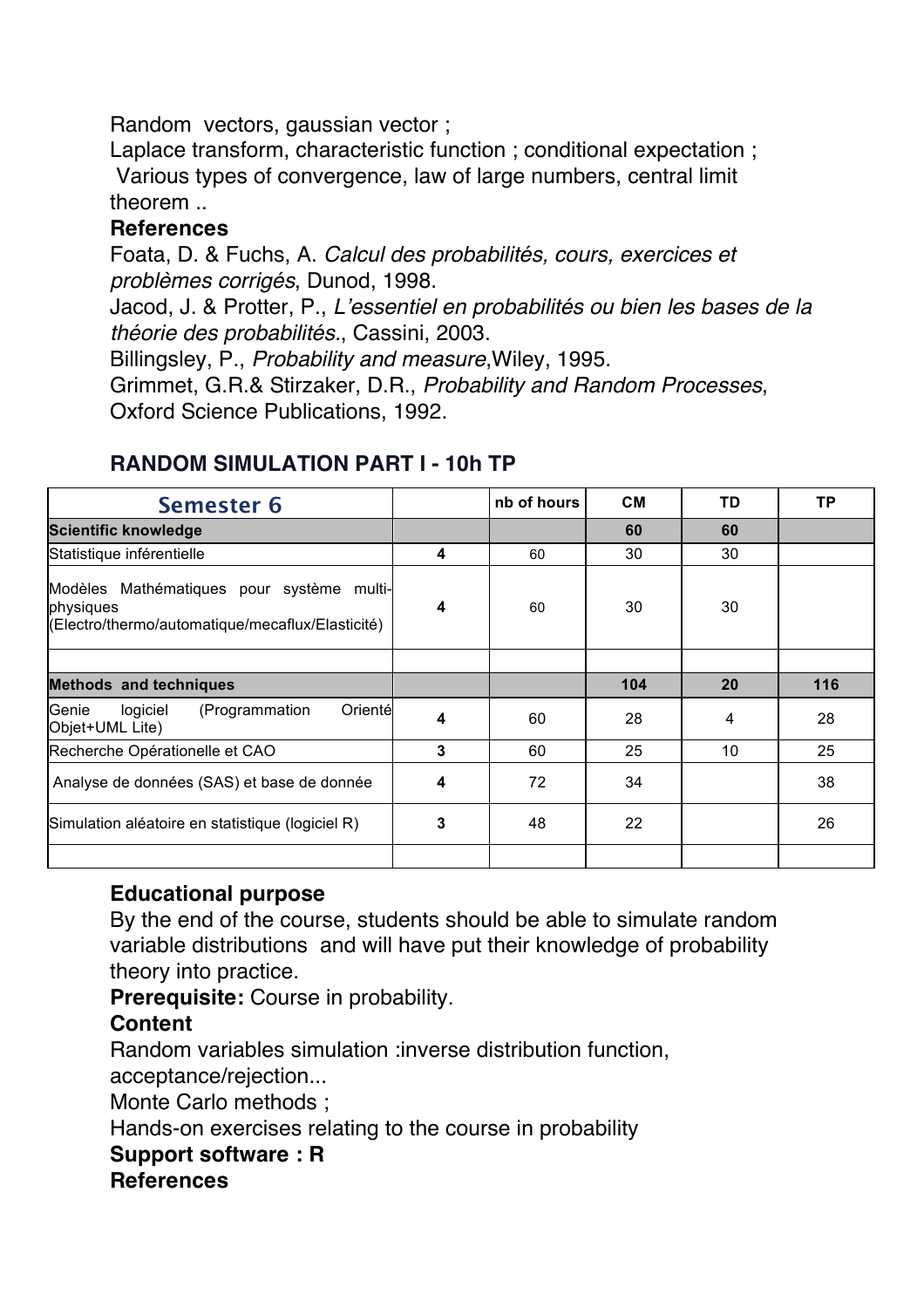Bouleau,N., *Probabilités de l'Ingénieur, variables aléatoires et simulation*, Hermann, 2002. Devroye, L., *Non-Uniform Random Variate Generation*, Springer, 1986.

Robert, C. et Casella, G., *Monte Carlo StatisticalMethods*, Springer-Verlag, 2004.

### **MARKOV CHAINS - 12h CM, 4h TD, 4h TP Educational purpose**

This course is meant to teach the fundamentals of markovian phenomena modeling.By the end of the course, students will have been given the opportunity to put the above concepts into practice ( reliability,waiting lines, genetics, economics..)

**Prerequisite** Probability theory, Random simulation Part I.

# **Content**

Definition, transition matrix and standard examples.

Chapman-Kolmogorov equation and conditioning.

Classification of states, periodicity, waiting time, recurrence and transience.

Steady-state distribution and limit theorems.

# **Support software : R**

# **References**

Pardoux, E., *Processus de Markov et applications : Algorithmes, réseaux, génome et finance.* Dunod, 2007.

Foata, D. & Fuchs, A., *Processus stochastiques - Processus de Poisson, chaînes deMarkov et martingales, Cours, exercices et problèmes corrigés*, Dunod, 2002.

Bercu, B & Chafai, D., *Modélisation stochastique et simulation*, Dunod, 2007.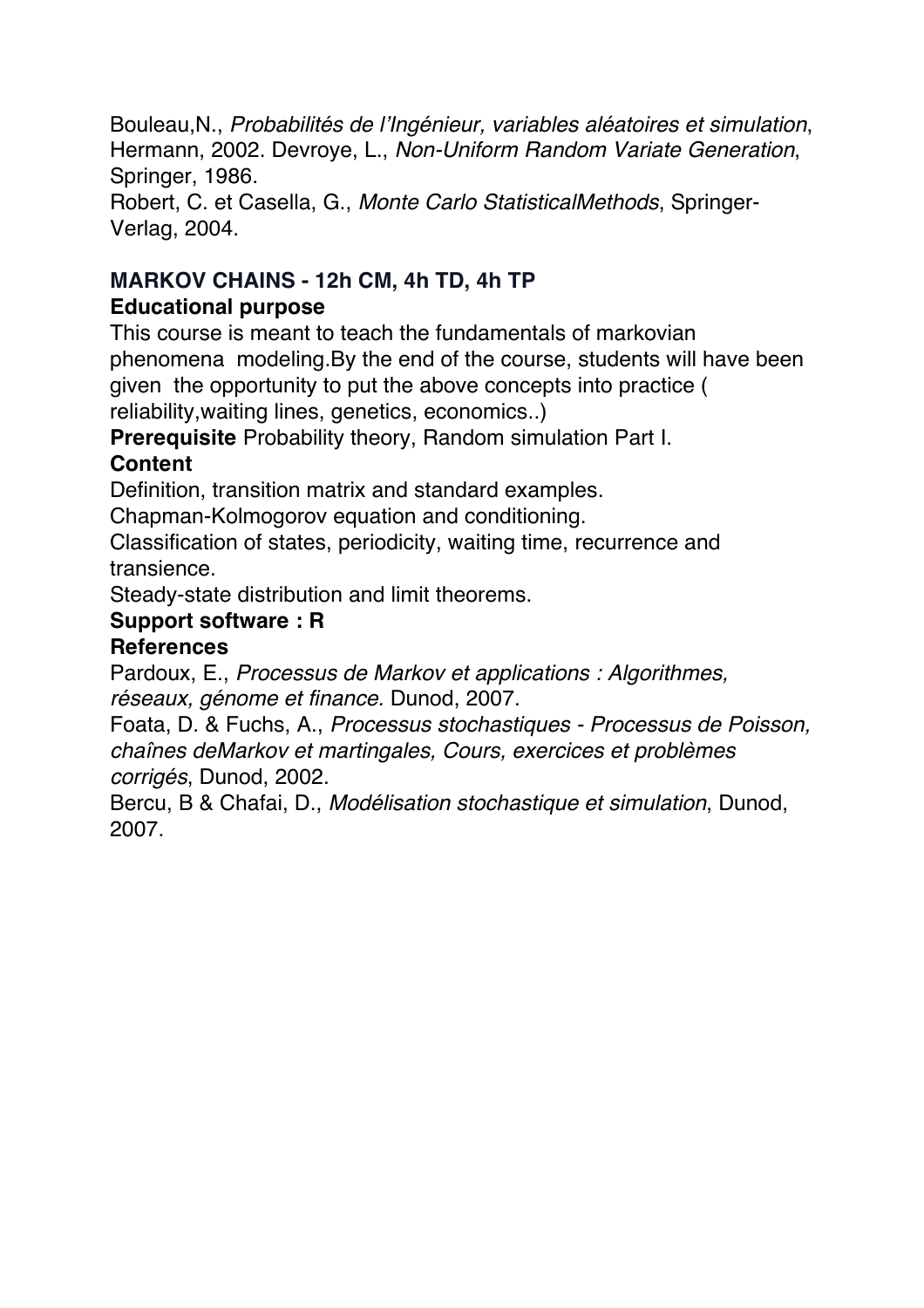#### **Semester 6**

#### **INFERENTIAL STATISTICS ( 30h CM, 30h TD, 4 Ects)**

**Educational purpose:**By the end of the course, students should master statistical modeling besides being be able to build estimators and study their properties.They should have become proficient in the construction of confidence intervals and in the use of standard statistical tests, whether parametric or not, both from a theoretical and practical perspective.

# **Prerequisite:** Probability theory

#### **Content**

Statistical models ;

Parametric estimation : insertion method, qualities of an estimator ; ¦ likelihood estimation : maximum likelihood, Fisher information,

properties of the maximum likelihood estimator ¦ confidence interval ; ¦ statistical tests :associated risks, optimality, asymptotic test,likelihoodratio test, independence and suitability test ;

¦ Gaussian model : Cochran's theorem, multiple linear model, Fisher's test, means comparison test ;

¦ Applications : statistical methods in Markov chains

#### **References**

¦ Rivoirard, V. & Stoltz, G., *Statistique en action*, Vuibert, 2009. ¦ Fourdrinier, D., *Statistique inférentielle-Cours et exercices corrigés*, Dunod, 2002.

# **MULTIPHYSICAL MODELING**

#### **(ELECTRO/THERMO/AUTOMATICS/FLUIDMECHNICS/ELASTICITY**

(30 h CM, 30h TD, 4 ECTS)

#### **Educational purpose:**

1. Understanding the mathematical models of multiphysics systems, the classification of variables and the relationships between them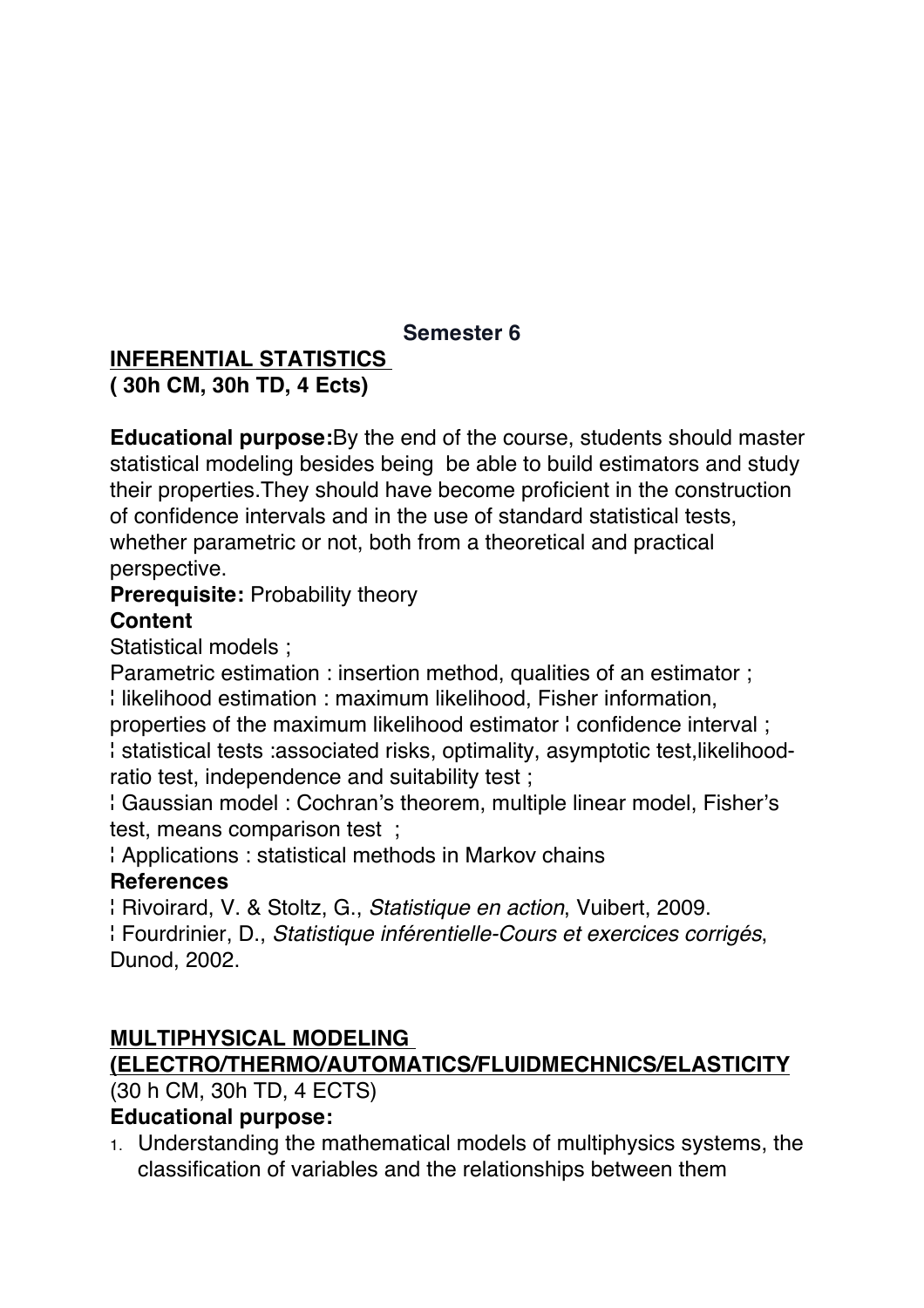- 2. Hamiltonian formulation of dynamic models of open physical systems and of their properties.
- 3. Covariant formulation of conservation laws and spatial discretization methods, while keeping their symplectic or Dirac structure .
- 4. Controllability and stabilization using Lyapounov's methods
- 5. Simulation and control using softwares (Matlab®, Scilab® ...).

**Prerequisite**: Basic knowledge of differential and vector calculus , Fourier and Laplace transforms.

#### **Content**

The course consists of 4 parts.

- The first part deals with macroscopic multi-physics systems which are governed by systems of conservation laws with source terms (balance laws) .A structural classification of such systems is given according to the nature of their variables (storage variables , fluxes, driving forces, thermodynamic state variables) and of the relationships between them.This structure will be highlighted by different applications pertaining to heat, mass and momentum transfer, to elastodynamics, fluid mechanics and electromagnetism.
- The second part addresses the Lagrangian and Hamiltonian formulations of open multi-physics systems and of their coupling.Finite and infinite dimensional port-Hamiltonian systems with dissipation will be introduced as well as their interconnection and the associated composition of Dirac structures.Properties of such systems are discussed: dynamic invariants, dissipativity,...
- 

·

·

- The third part discusses the properties of the systems of PDE's associated with the above models and introduces both the differential forms and the covariant formulation of the conservation laws. It also deals with ways to adapt finite element discretization schemes and pseudo-spectral methods preserving the hamiltonian structure of dynamical systems.
- The fourth part which is devoted to Continuous automatic control, presents controlled systems and their structural properties, along with feedback command and state variable feedback control*.*The state approach issue is essentially dealt with, relying on a system of 1rst order ODE's, on the controllability and observability properties and on the state variable control synthesis.Where nonlinear systems are concerned, control Lyapunov functions are introduced since they are particularly suited to dissipative port-Hamiltonian systems.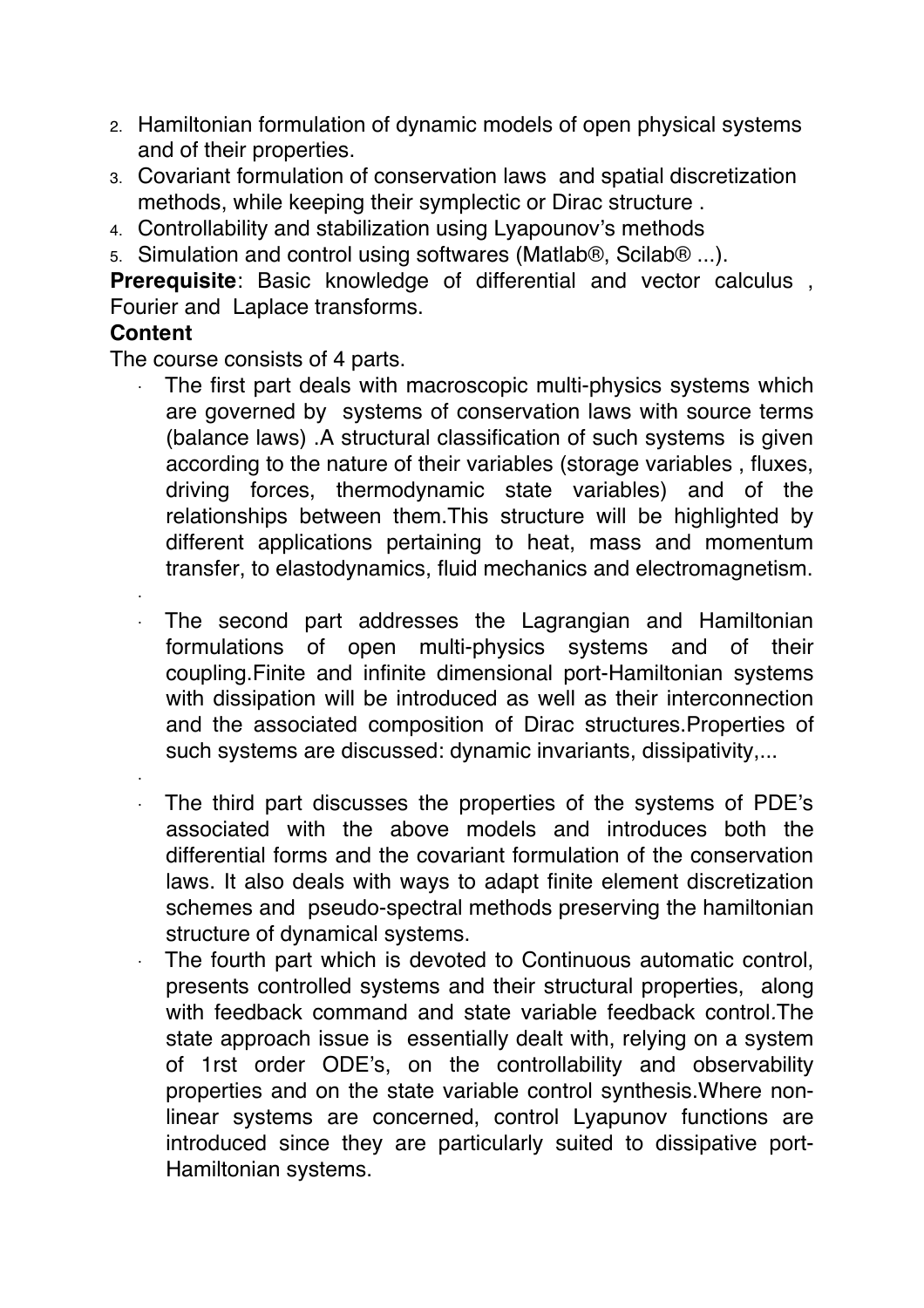#### · **References:**

### **RANDOM SIMULATION PART II**

# **(22H CM, 26H TP, 3 ECTS )**

### **Educational purpose:**

This course first aims at putting the main results of Inferential Statistics into practice but , in a second step, also touches upon advanced statistical methods ( non-parametric statistics for example), which prove to be very useful, such as Bootstrap's methods.

**Prerequisite:** Probability theory, Inferential statistics, Random simulation Part I

#### **Content**

- · Simulations related to the course in Inferential Statistics : point and interval estimation, parametric and non-parametric tests (CM 2h, TP 10h) ;
- · parametric and non-parametric Bootstrap (ex :Estimation algorithms for Bias/Variance/Mean squared error/Confidence intervals)(CM 10h, TP 10h);
- · Non parametric statistics (density estimation, regression), rank test (CM 10h, TP 6h).

# **Software support : R**

#### **References**

Silvermann, B.W., *Density Estimation for Statistics and Data Analysis*, Chapman & Hall, 1998.

Tsybakov, A. B., *Introduction à l'estimation non-paramétrique*, Springer, 2004.

Efron B.& Tibshirani, R. J., *An introduction to the bootstrap*, 1994. Van der Vaart, A.W. *Asymptotic Statistics* Cambridge university press, 1998.

# **DATA ANALYSIS AND DATABASE**

**(34h CM, 38h TP, 4 ECTS)**

#### **DATA ANALYSIS AND CLASSIFICATION - 24h cours, 28h TP en SAS**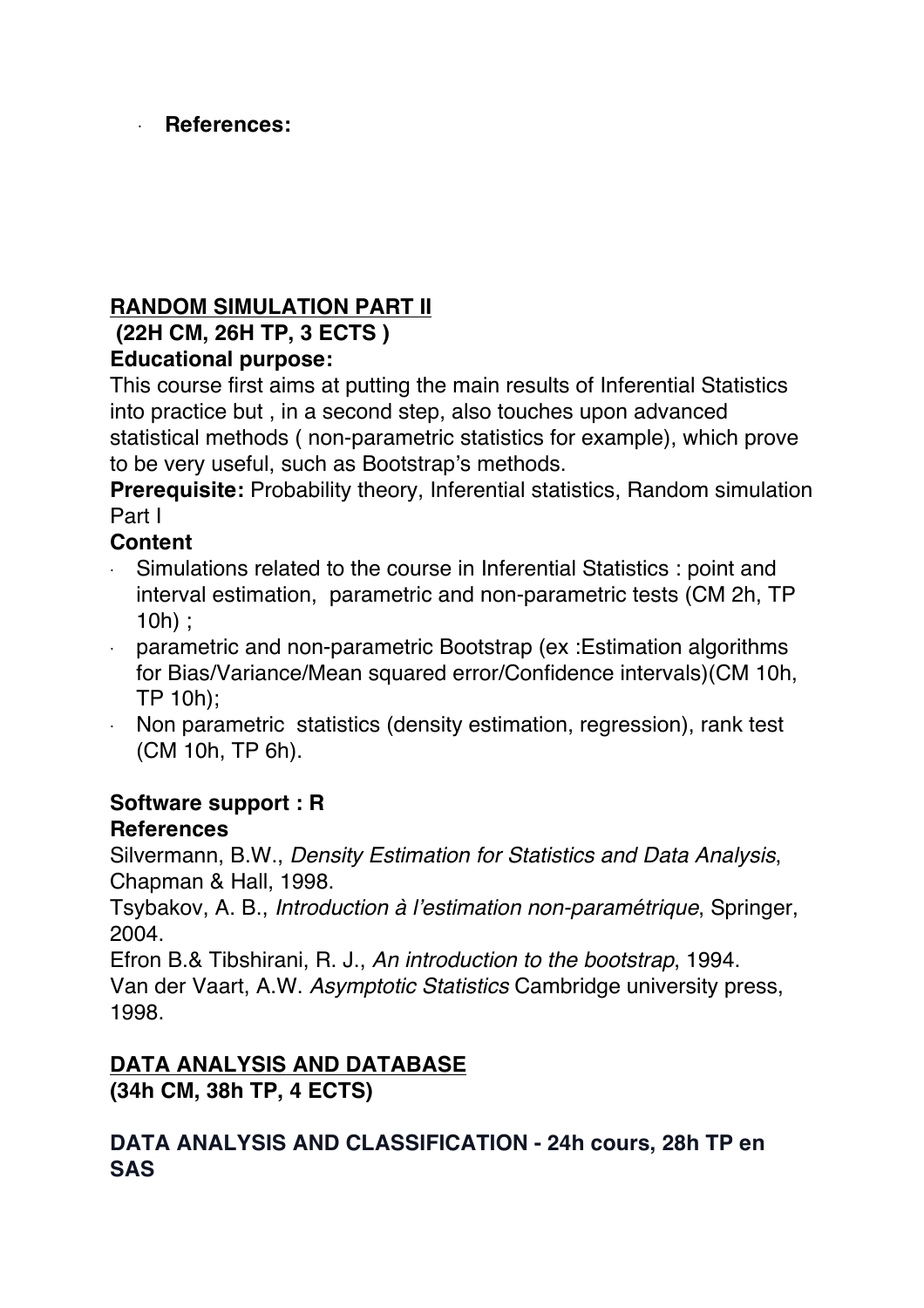#### **Educational Purpose**

By the end of the course, students should be able to put the standard data analysis methods into practice and should have gained some proficiency in the use of the SAS software.

**Prerequiqite :** Descriptive statistics using R.

#### **Content**

- Introduction to SAS (Data stage, procedure stage, graphical procedures and first elementary stastics procedures ) (CM 10h, TP 10h);
- · Data analysis (CM 16h, TP 18h)
- o Principal component analysis(PCA) ;
- o Factorial correspondence analysis (FCA)
- o Multiple correspondence analysis (CAM);Classification method ;Discriminant analysis (decision and exploratory analysis)

### o **Support software : SAS**

#### **References**

Droesbeke, J.J & Fichet, B. & Tassi, P., *Modèles pour l'analyse des données multidimensionnelles*, Economica, 1992.

| <b>Semester 7</b> |    | nb of hours                         | <b>CM</b> | TD | ТP |  |
|-------------------|----|-------------------------------------|-----------|----|----|--|
| <b>STAGE S7</b>   |    |                                     |           |    |    |  |
|                   | 30 | <b>STAGE 1 Septembre 15 Janvier</b> |           |    |    |  |
|                   |    |                                     |           |    |    |  |

Escofier, B. & Pages, J., *Analyses factorielles simples et multiples*, Dunod, 1998.

Husson, F. & Le, S. & Pages J., *Analyse de données avec R.* Presses Universitaire de Rennes, 2009.

# **DATABASES - (10h CM - 10h TD)**

# **Educational purpose :**

To acquire the basics of database manipulation in order to apply them to data-mining and risk analysis.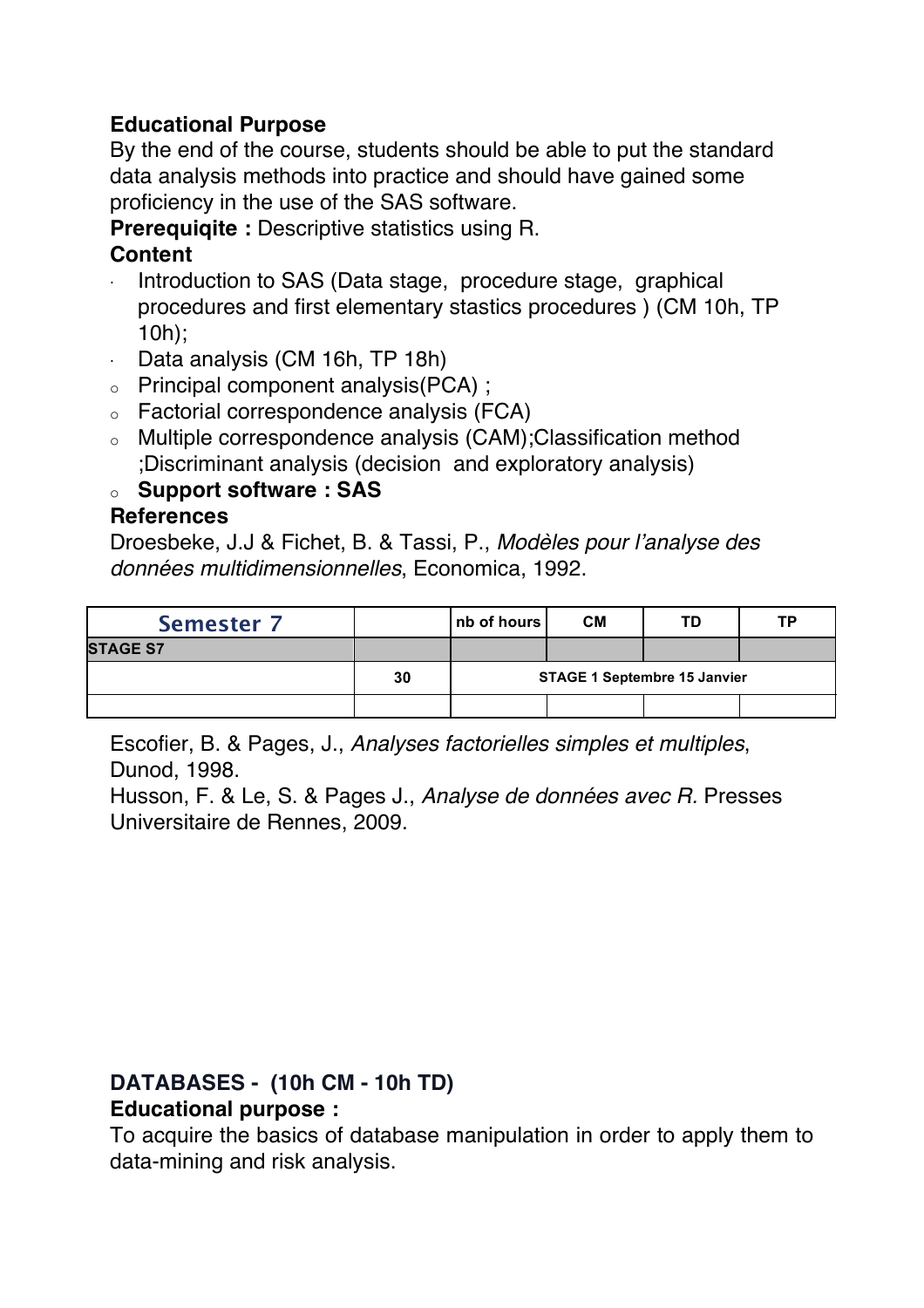**Prerequisite:** Basic knowledge of algorithmics and statistics. **Content :** 

| <b>Semester 8</b>                   |   |    | <b>CM</b> | TD | ТP | HP |
|-------------------------------------|---|----|-----------|----|----|----|
| <b>Scientific knowledge</b>         |   |    | 26        | 14 | 20 |    |
| Modelisation en statistique         |   | 60 | 26        | 14 | 20 |    |
|                                     |   |    |           |    |    |    |
| <b>Methods and techniques</b>       |   |    | 125       | 85 | 60 | 30 |
| Méthode de discretisations          | 5 | 85 | 38        | 32 | 5  | 10 |
| Analyse Numerique II                |   | 70 | 25        | 20 | 15 | 10 |
| Problème instationnaires            | 5 | 75 | 30        | 15 | 15 |    |
| Serie temporelle et modèle de durée |   | 70 | 30        | 20 | 10 | 10 |
|                                     |   |    |           |    |    |    |

Storage of huge amounts of complex data/introduction to its principles– Data search and sorting within a large data set.Database organization. Object databases. Basic knowledge of SQL.

**Support software :** Access, Spad.

#### **DISCRETE OPTIMIZATION & CAD**

**(25h CM, 10h TD, 25h TP ; 3 ECTS)**

# **DISCRETE OPTIMIZATION (10h CM, 10h TD, 10h TP )**

#### **Educational purpose :**

To enable students to implement algorithmic solutions to graph type problems.

#### **Prerequisite :** Basic algorithmics

**Education purpose :**Linear programming, simplex. Integer programming. Assessment and separation procedures,heuristic procedures. Annealing and genetic algorithms . Graphs ; pathfinding, flows, cover tree, maximum coupling. Introduction to scheduling methods

**Support software :** Matlab

# **CAD (15h CM, 15h TP )**

#### **Educational purpose:**

To acquire the basic concepts involved in geometry manipulation in CAD. To learn about the different existing design models.To implement a CAD code used in industry. An upstream intervention stresses the challenges of CAD and its integration within companies.

**Prerequisite:** Basic knowledge of curves and surfaces. Basic numerical methods and Matlab numerical applications.

#### **Content:**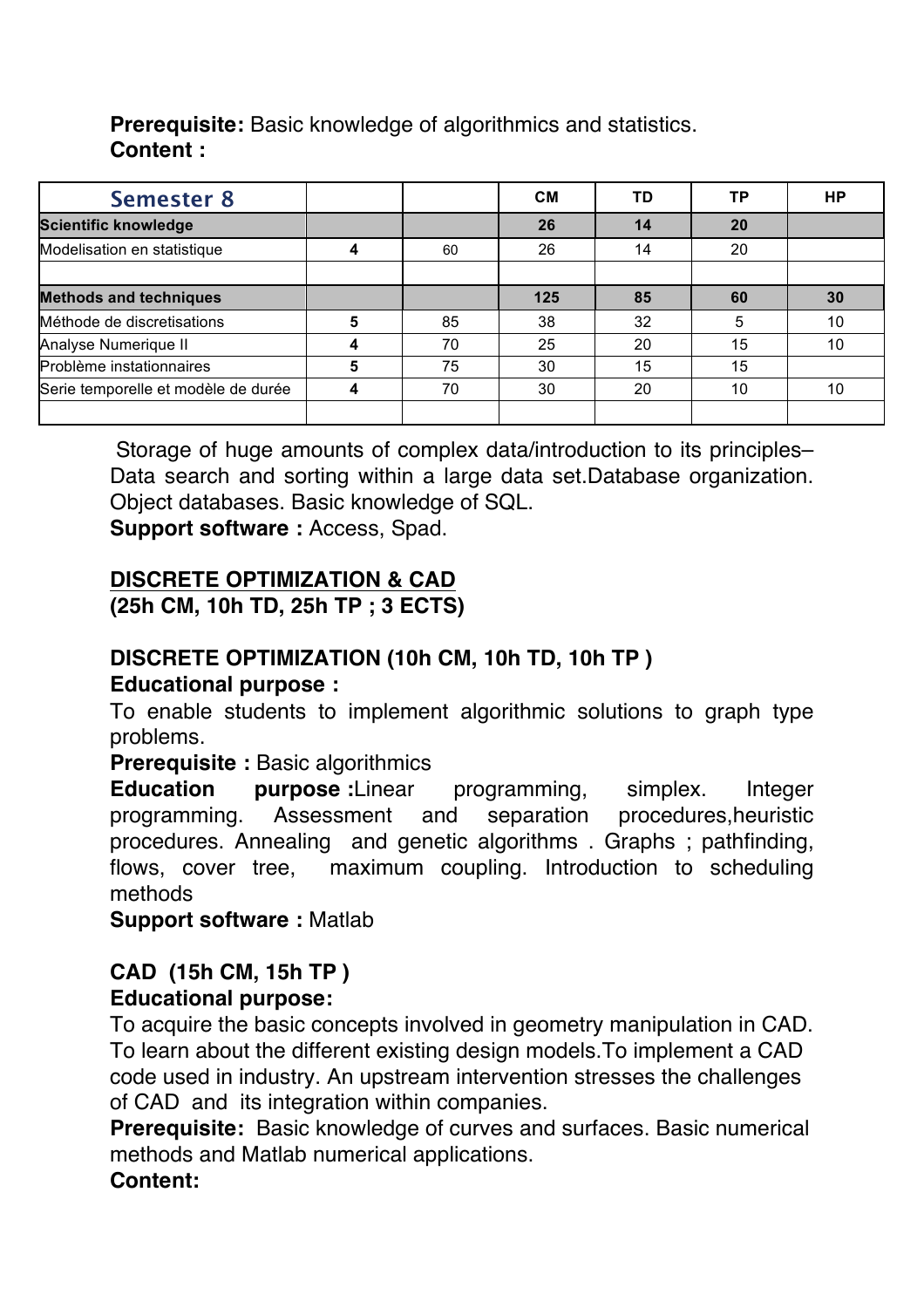Upstream : Introduction and role of CAD in the iterative design process; Presentation of current CAD systems and of the main suppliers of CAD and PDM.Different design models depending on market shares; Outline of current issues.

Geometric modeling of curves and surfaces : Bézier model : definition of curves ; De Casteljau's algorithm and other algorithms (subdivision, degree elevation…) ; Bézier patches ; Sticking patches together and geometric continuity. Shortcomings of the model. B-Spline Model, De BOOR's evaluation algorithm, geometric properties and limitations. NURBS Model : curves and surfaces. Aspects of « algorithmic geometry» : shape triangulation, search for convex envelopes for the calculation of intersections. Other geometric design models (CSG, BREP). Exchange formats.

CAD practice.

**Support software : CATIA V6 ou ProEngineer.** 

### **SOFTWARE ENGINEERING**

#### **(28h CM, 4h TD, 28h TP ; 4 ECTS)**

**Educational purpose:** To have a methodological tool available to implement the object approach (UML2.1.1). To be able to implement the concepts of object-oriented programming using the C++ language : to be able to build a simple application and to contribute to a large and complex one.Introduction of the object concept in scientific computation. **Prerequisite:** Tools of scientific computing , Numerical analysisI.

#### **Content:**

**°**Management of a complex application code : object solution using UML 2.1.1 (4HCM,2HTD,2HTP) UML methodology concepts ( OMG norm (Object Management Group)). Static views of a system:object, class, component, deployment diagrams. Dynamic views of a system: collaboration, sequence,state-transition, activity diagrams

o Object-oriented programming for scientific computing: (16HCM, 16HTP). Basics of POO: object, class, polymorphism, dynamic link, C++ programming : class, operators, friendship concept, generic programming : (template).Simple and multiple Inheritance . STL and scientific libraries implementation (4HCM/6HTP).Structure of advanced data for scientific computing : valarray, map, vector. Introduction to the Template Numerical Toolkit library (lapack++, IML++, SparseLib++, mv++.). Inclusion of new digital features into a complex object-oriented code designed for scientific computing (hydrology, process engineering,…).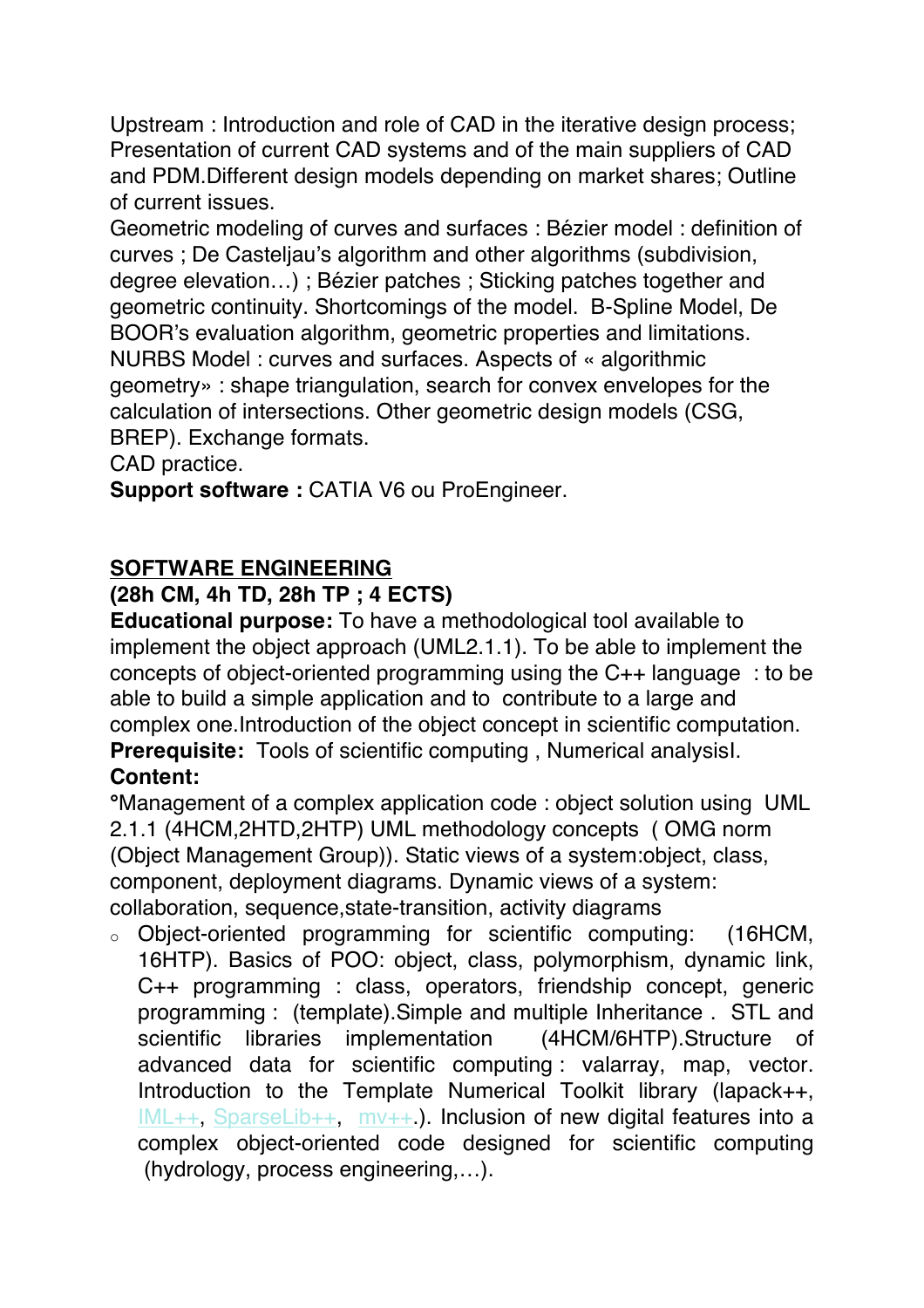°Development of human-machine interfaces (2HCM,2HTD, 2HTP). Use of the Qt library and graphism .

o Code optimization, debugging tolls (2HCM, 2hTP)

**Support softwares :** Environnement Eclipse Environment, OMONDO/BOUML, STL library, Boost library, GSL 1.9, Template Numerical Toolkit, Java Sun et BEA Logic compilers.

**Semester 7**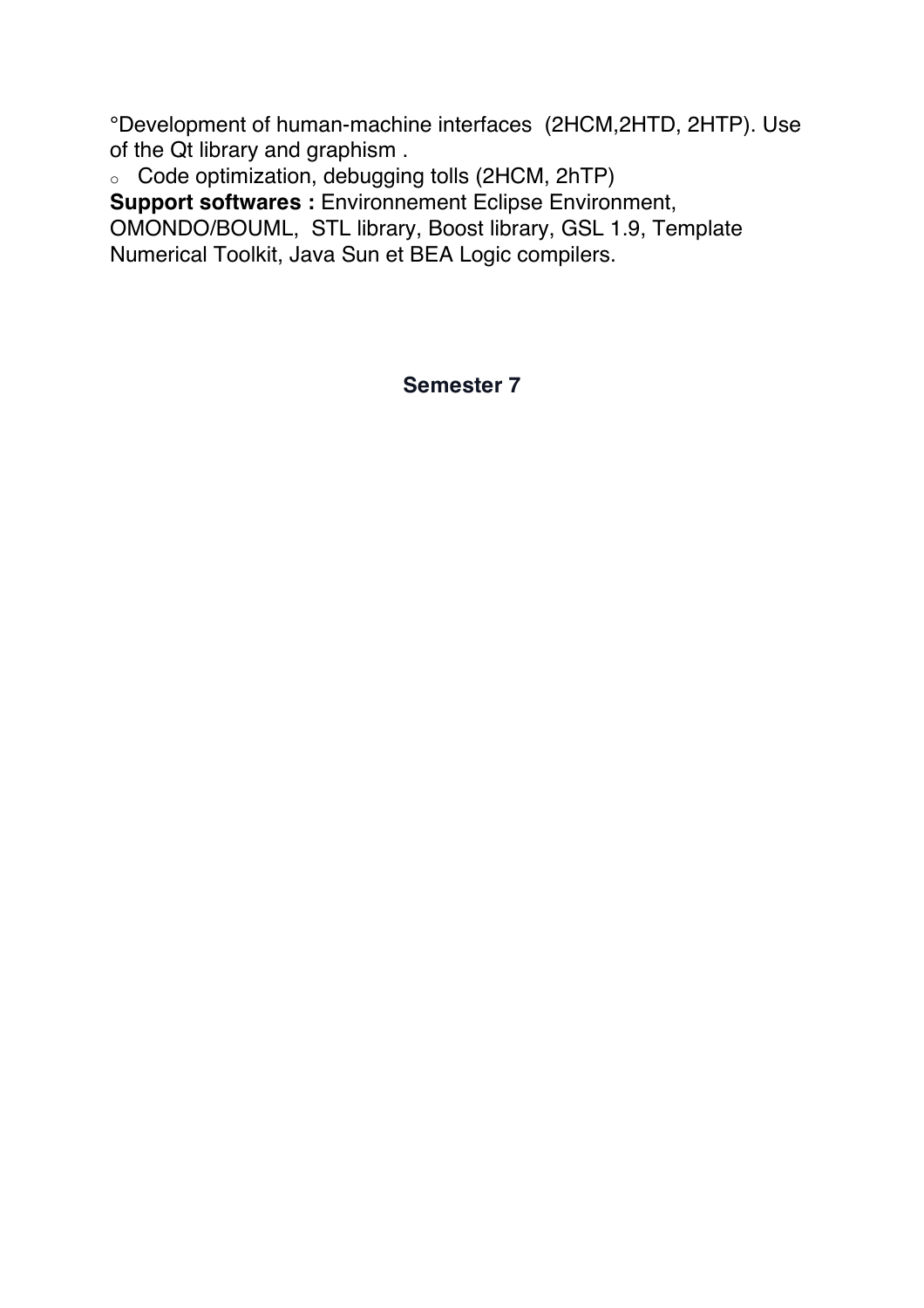#### **Semester 8**

#### **STATISTICAL MODELING**

#### (28 HCM, 14H TD, 18H TP, 4 ECTS) **BAYESIAN MODELS - 8h CM, 8h de TD/TP Educational purpose**

Students are expected to be able to implement a bayesian methodology for standard modelings : from the choice of a prior probability distribution to the construction of a confidence interval.Practical applications will be run using the R software.

**Prerequisite:** Markov chains, Inferential statistics, Random simulation Parts I et II.

#### **Content**

Markov chain Monte Carlo methods (MCMC);

Prior and posterior probability distributions (explicit or through MCMC) ; Bayesian inference : bayesian risk, estimation,confidence tests and intervals.

#### **Support software : R References**

Robert, C. P., *L'analyse bayésienne*, Sringer, 1992. Robert, Ch., *Méthodes deMonte Carlo par chaînes deMarkov*, Economica, 1996.Gilks,W. R. & S. Richardson, & D. J. Spiegelhalter, *Markov chainMonte Carlo in practice*, Chapman and Hall, 1996.

#### **REGRESSION MODELS - 20h CM, 24h TD/TP Educational purpose**

By the end of the course, students should be able to perform a linear regression analysis,to critically analyze a software output, to treat atypical points , to choose a suitable model and to master the variance and covariance analysis models. They will be able to implement the various models using SAS and R.

**Prerequisite** Random modeling of semesters S5 et S6. **Content**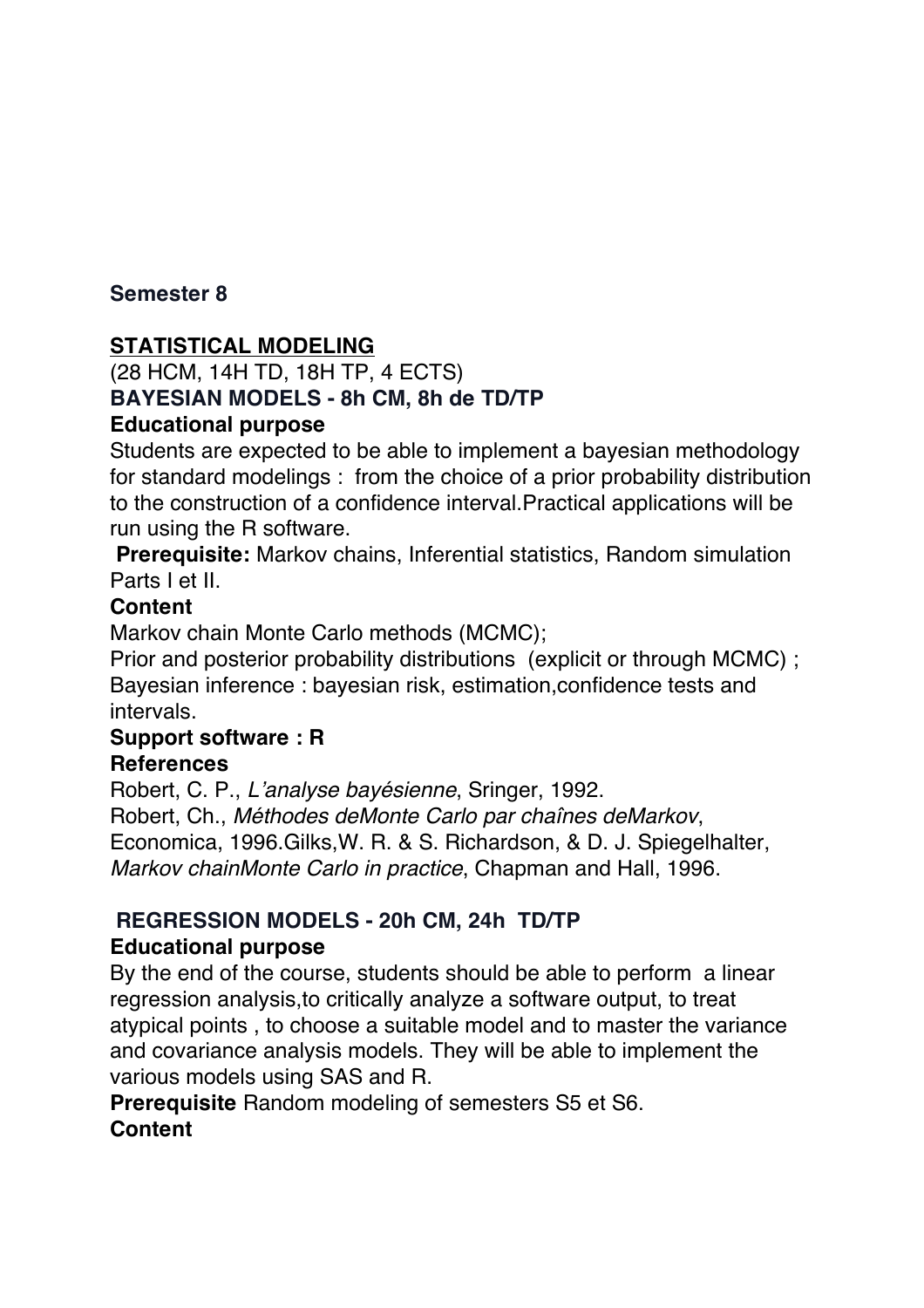Simple and multiple linear regression : model,least square estimators,, gaussian model, confidence interval, tests, prediction,residual analysis, model selection ;

Study of special cases : ANOVA, ANCOVA ;

#### **Support softwares : R et SAS**

#### **References**

Azaïs J-M. & Bardet J-M., *Le modèle linéaire par l'exemple Régression,* 

| <b>Semester 9</b>                                |   | nb of hours | <b>CM</b> | TD | ТP | <b>HP</b> |
|--------------------------------------------------|---|-------------|-----------|----|----|-----------|
| <b>Scientific knowledge</b>                      |   |             | 45        |    | 45 |           |
| Modelisation Mathématique-Galerkin<br>discontinu | 5 | 90          | 45        |    | 45 |           |
|                                                  |   |             |           |    |    |           |
| <b>Methods and techniques</b>                    |   |             | 108       | 51 | 51 | 20        |
| Calcul Haute performance                         | 4 | 70          | 35        |    | 35 |           |
| statististique des processus                     | 3 | 50          | 26        | 20 | 4  |           |
| Modélisation statistique avancée                 | 4 | 60          | 32        | 16 | 12 |           |
| Projet                                           | 6 | 80          | 15        | 15 |    | 50        |
| option Big Data                                  |   |             | 15        | 15 |    |           |
| option contrôle                                  |   |             | 15        | 15 |    |           |
|                                                  |   |             |           |    |    |           |

*analyse de la variance et plans d'expérience illustrés avec R, SAS et Splus*, Dunod, 2006.

Matzner-Løber, E. & Cornillon, P-A., *Régression, Théorie et applications*, Springer, 2007.Weisberg, S., *Applied Linear Regression*,Wiley, 2005. Droesbeke, J.-J., Fine, J., Saporta, G., *Plans d'expériences - Applications à l'entreprise*, Technip, 1997.

#### **DISCRETIZATION METHODS: (38h CM, 32h TD, 5h TP ; 10h HP, 5 ECTS )**

#### **Educational purpose:**

To learn how to numerically approximate PDE problems (elliptic, linear parabolic and hyperbolic) using the finite element method (FEM) Application to structural and fluid mechanics: linear elasticity, Navier-Stokes,..

**Prerequisite:** Numerical analysis I,Mathematical methods for engineers

#### **Content:**

Examples of elliptic,parabolic and hyperbolic problems. Variational formulation of elliptic boundary value problems. Description of Sobolev spaces. Lax-Milgram theorem.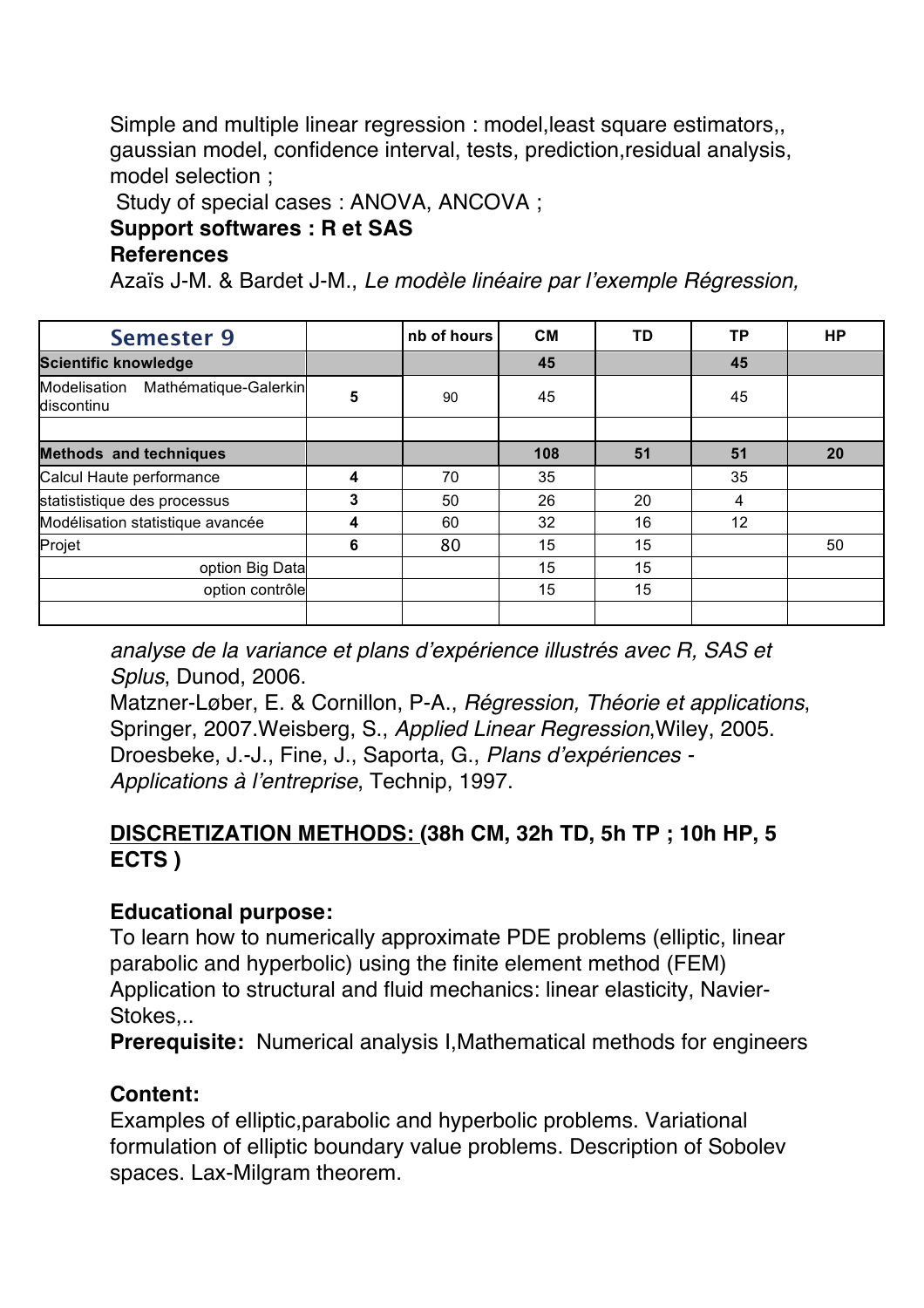Finite element approximation using the examples of diffusion, elasticity, transmission, diffusion-convection problems… Finite element spaces: examples of 1D, triangular, rectangular elements, and extension to 3D.

Stability and convergence analysis for elliptic problems. (Smoothness of the exact solution and its finite element approximation).

Application to a few elliptic problems in continuum mechanics (Elasticity, Stokes).

(Smoothness of the exact solution and its finite element approximation)

Fundamentals of FEM implementation.Practice of a FEM code actually used in R&D.

Mixed formulation of elliptic problems and Raviart-Thomas type finite element approximation.

Mixed formulation of incompressible fluid flow problems. Stokes problem.Stability and convergence analysis.. Inf-Sup condition (LBB). Usual finite element spaces and associated convergence results. Pressure treatment.

Solution of saddle-point problems: uzawa et penalty methods. Mixed formulations in solid mechanics for plate problems (Hellinger-Reissner-Mindlin, Hu-Washisu approaches,...).

Consideration of the role of non-linearity (convection), transport processes, reaction : Stabilization using Upwind, SUPG, GALS, masslumping methods…

#### **Support software :**

COMSOL Multiphysics / CAST3M (CEA)

#### **References:**

P.G. Ciarlet: The finite element method for elliptic problems. North-Holland 1978.

A. Quarteroni et A. Valli : Numerical Approximation of partial differential equations, Springer-Verlag, Berlin, 1994.

O. Pironneau: Méthode des éléments finis pour les fluides. Collection Mathématiques appliquées Masson, 1988. O.C. Zienkiewicz: The finite element method in engineering sciences, Mac Graw Hill, 1971.

B. Lucquin et O. Pironneau: Introduction au calcul scientifique. Collection Mathématiques appliquées Masson, 1995.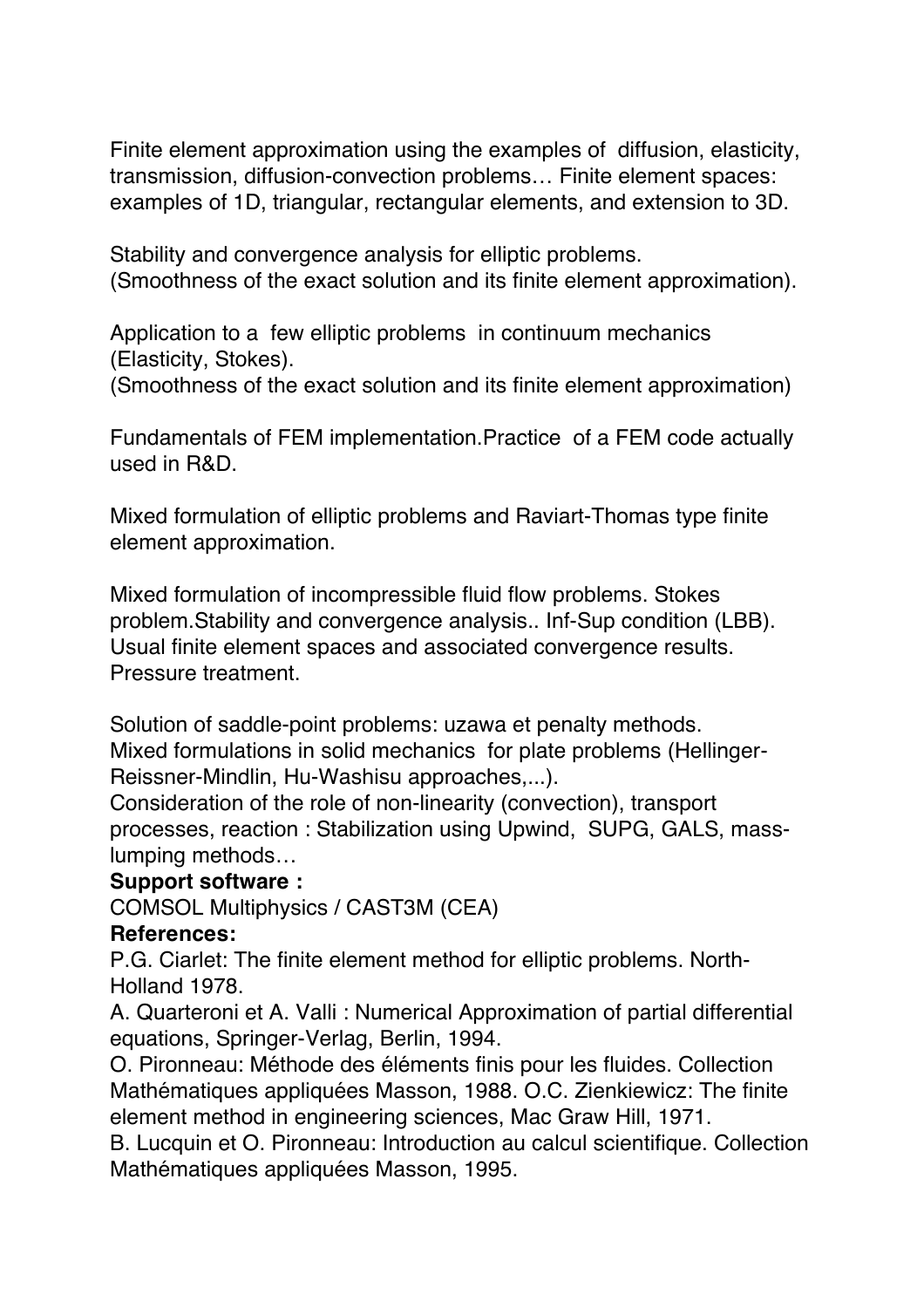#### **NUMERICAL ANALYSIS II**

# **(25h CM, 20hTD, 15h TP, 10h HP, 4 ECTS )**

**Educational Purpose:** To master the methods for solving the large linear systems resulting from the discretization of PDE's and for calculating the eigenvalues of large dimensional matrices.Basic knowledge of domain decompostion methods.

**Prerequisite :** Numerical analysis I and Computational tools **Content :**

- Methods for eigenvalue computation: power method, reduction of a matrix to a simpler form (Hessenberg, Givens rotation, Householder methods,reduction of a hermitian matrix to tridiagonal form), QR and Davidson-Jacobi methods, Singular value decomposition (symmetric case)
- · Krylov accelerated methods:
- · ILU preconditioning, geometric and algebraic multigrid preconditioning, deflation methods, domain decomposition methods:
- · Primal and dual (Feti) Schur complement methods , Schwarz type domain decompositon methods. Convergence acceleration (ORAS, Aiken-Schwarz), DDM as a preconditioner of Krylov methods (BPS, RAS,...)
- Solving methods for stiff ODE/ADE problems: Shooting methods, Runge Kutta methods, Symmetric integration schemes , symplectic schemes for hamiltonian systems, ADE index , problem-solving techniques.

#### **References:**

J.Stoer & R. Bulirsh: Introduction to numerical analysis, Springer text in applied Math. 15

G.H. Golub & C.F. Van Loan: Matrix computation, J. Hopkins University press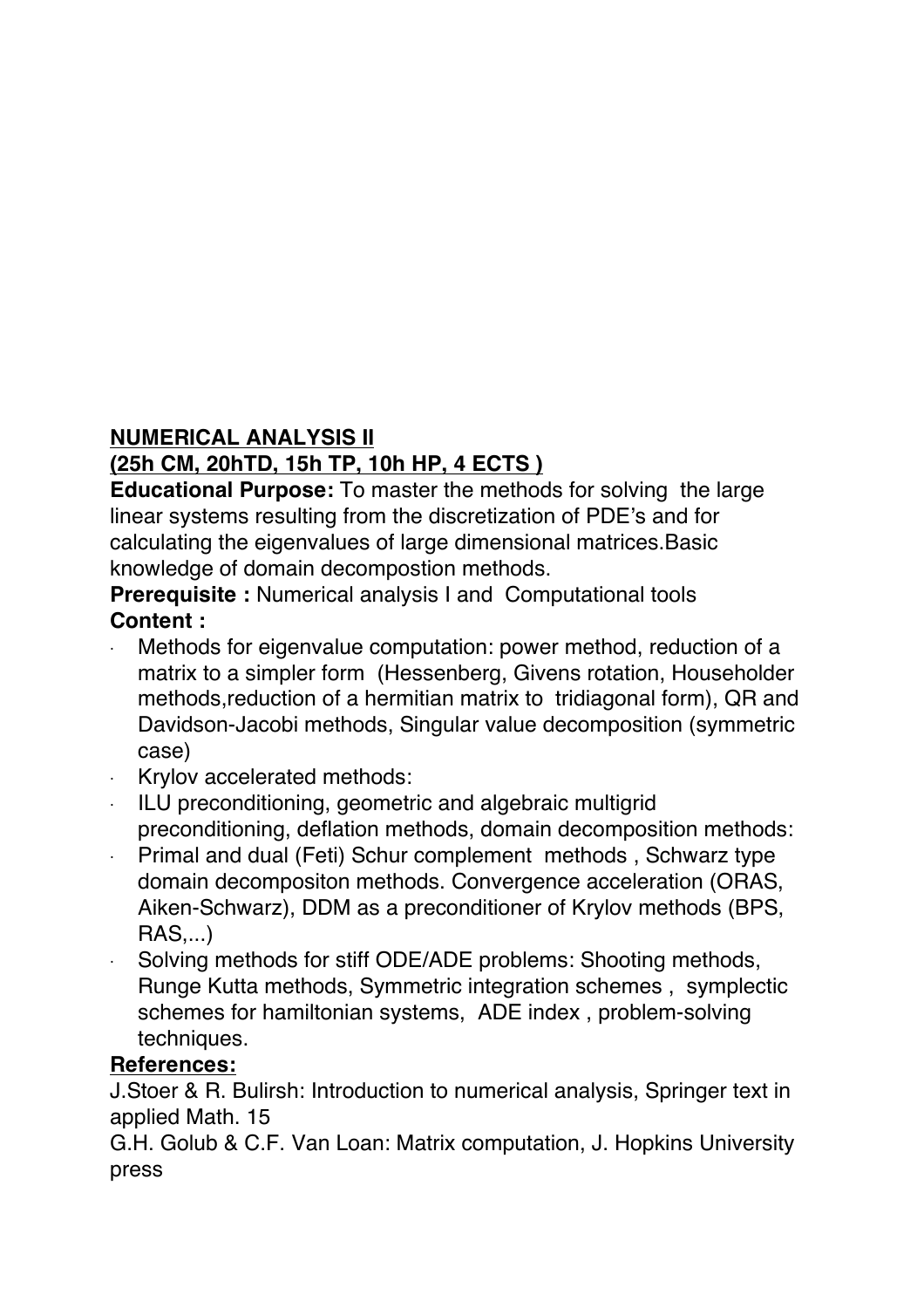E. Hairer & G. Wanner : Solving Differential Equations II, Springer series in Comput. Math 14

Y. Saad : Iterative methods for sparse linear systems, SIAM

### **UNSTEADY PROBLEMS**

### **(35hCM, 25hTD, 15hTP , 5 ECTS)**

**Educational purpose :**To become conversant with computing techniques, consistency and stability (dispersion/diffusion) analysis and the conservation of schemes derived from a differential operator-based theoretical approach. The discretization schemes used here are essentially restricted to finite difference and volume methods.

**Prerequisite :** Mathematical methods for engineers I,Basic numerical methods

#### **Content :**

a) Numerical schemes for evolution PDE's of first and second order with respect to time. Heat, advection-diffusion, Burgers', wave and reactiondiffusion equations. Finite difference schemes : stability analysis (von Neumann's and Fourier's methods, energy method), dispersion and diffusion analysis. Error and consistency order of finite difference schemes. CFL condition. Upwind schemes.

b) Conservation laws, applications, difficulties, examples : advection, Burgers' and road traffic equations. Systems of conservative laws : wave, Euler, d Navier-Stokes, and Saint-Venant equations. Standard solutions and method of characteristics: linear and non-linear case. Limitations of the method of characteristics which make it necessary to introduce the more general concepts of weak and entropic solutions. Study of a conservation law : differential and integral forms , weak solutions, Rankine-Hugoniot relationships, entropy concept, entropy jump, expansion waves.Riemann problem.

Solving Riemann problem for non linear laws of conservation.

Conservative scheme concept. Conservative methods for non-linear problems : conservative methods, consistency,discrete conservation , Lax-Wendroff theorem,entropy condition. Godunov's scheme. Non linear stability :TVD and monotonic methods.

c)Upwind finite volume methods.

Approximate Riemann solvers : general theory. HLL and HLLC, Rusanov, Roe, Osher, WAF Riemann solvers. Introduction of such methods using a recent more comprehensive and cost-effective PVM approach,.

High order methods and TVD schemes: reconstruction methods, MUSCL approach, generalized Riemann problem, monotonic schemes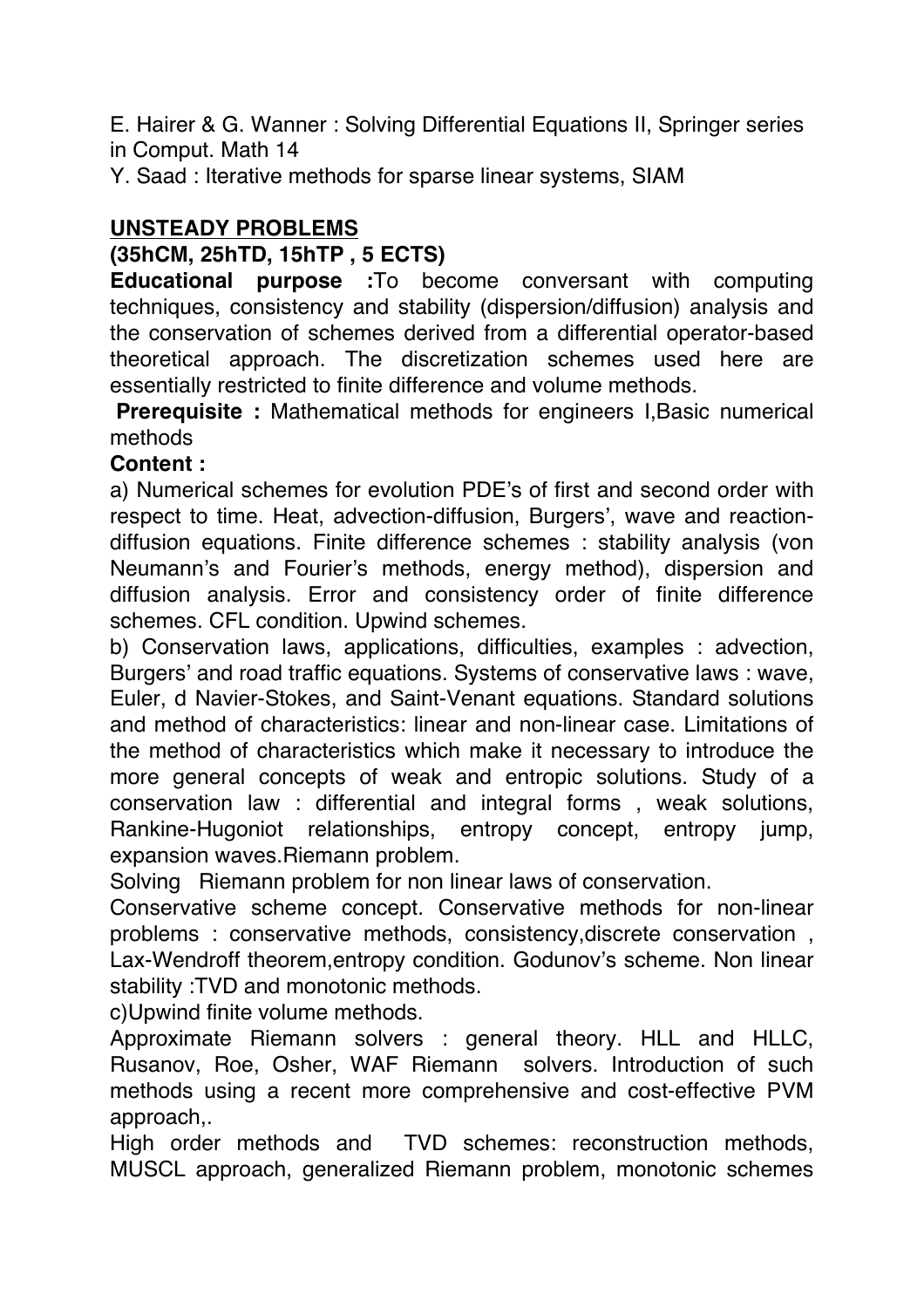and precision, flux and slope limiters. Extension of TVD methods. Source term associated problem. Well balanced schemes.

**Support software :** Matlab

#### **References :**

| Semester 10           |    | nb of hours                                       | <b>CM</b> | TD | ТP |  |  |
|-----------------------|----|---------------------------------------------------|-----------|----|----|--|--|
| <b>INTERNSHIP S10</b> |    |                                                   |           |    |    |  |  |
|                       | 30 | End of program internship 15 Février 30 Septembre |           |    |    |  |  |
|                       |    |                                                   |           |    |    |  |  |

\* Grégoire Allaire, Analyse numérique et optimisation, Les Editions de l'Ecole Polytechnique, 2006

\* Randall J. LeVeque, Numerical methods for conservation laws, Birkhäuser, 1992

\* E. Godlewski, P.A. Raviart, Numerical approximation of hyperbolic systems of conservation laws, Applied Mathematical Sciences, 118, Springer, 1996

#### \* **TIME SERIES ET DURATION MODELING**

( 30hCM, 20hTD, 10hTPn 10hHP, 4Ects)

# **TIME SERIES - 20h CM, 14h TD 6h TP Educational purpose**

The course aims at presenting statistical treatment methods related to time series : smoothing,deseasonalization and forecast.By the end of the course students should have developed an awareness of the potential application of time series in industry, in the economy, .. and be able to analyze them using software outputs.

**Prerequisite:** Random modeling courses of semesters 5 and 6, Regression models.

# **Content**

Descriptive analysis of time series (seasonal decomposition, exponential smoothing) ;

Random modeling of a time series : second order process, stationarity, autocovariance function, autocorrelation function, partial autocorrelation function, spectral density ;

Univaried processes :MA, AR, ARMA, ARIMA, SARIMA ;

Practice of SARIMA models( Box-Jenkin methodology) : identification, estimation, verification, validation, comparison.

#### **Support software : R et SAS**

**References**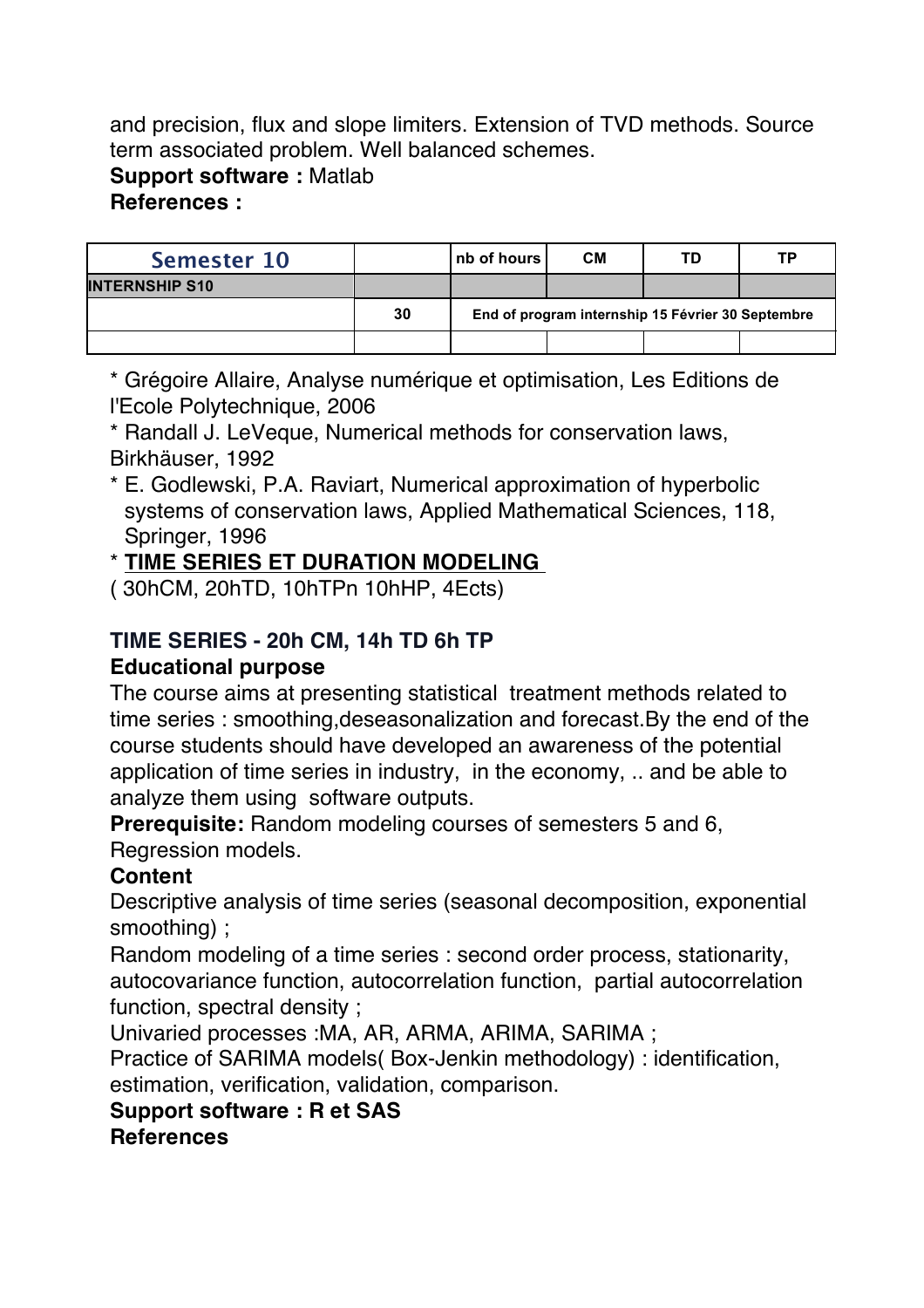¦ Brockwell, P. & Davis R., *Introduction to Time Series and Forecasting*, Springer, 1996.

¦ Bosq D., Lecoutre J-P., *Analyse et prévision des séries chronologiques. Méthodes paramétriques et non paramétriques*,Masson, 1992. ¦ Aragon, Y., *Séries temporelles avec R : Méthodes et cas*, Springer, 2011.

# **DURATION MODELS - 10h CM, 6hTD, 4hTP Educational purpose**

By the end of the course, students should be familiar with the vocabulary and the tools used in duration modeling as well as with its main applications to reliablity , health care issues,.. They are expected to be familiar with the models and the associated underlying assumptions as well as with the commonly encountered problems. They should also be able to calculate standard estimators and interpret standard tests, using the R and SAS softwares

**Prerequisite:** Random modeling courses of semesters 5 and 6 **Content**

Duration models ;

Parametric and non-parametric modeling

Regression models ;

Bayesian approach.

# **Support software : R or SAS**

# **References**

Droesbeke, J.J. & Fichet, B. & Tassi, P., *Analyse Statistique des durées de vie. Modélisation des données censurées*

Klein, J.P.&Moeschberger,M.L., *Survival Analysis : Techniques for Censored and TruncatedData*, Springer, 2003.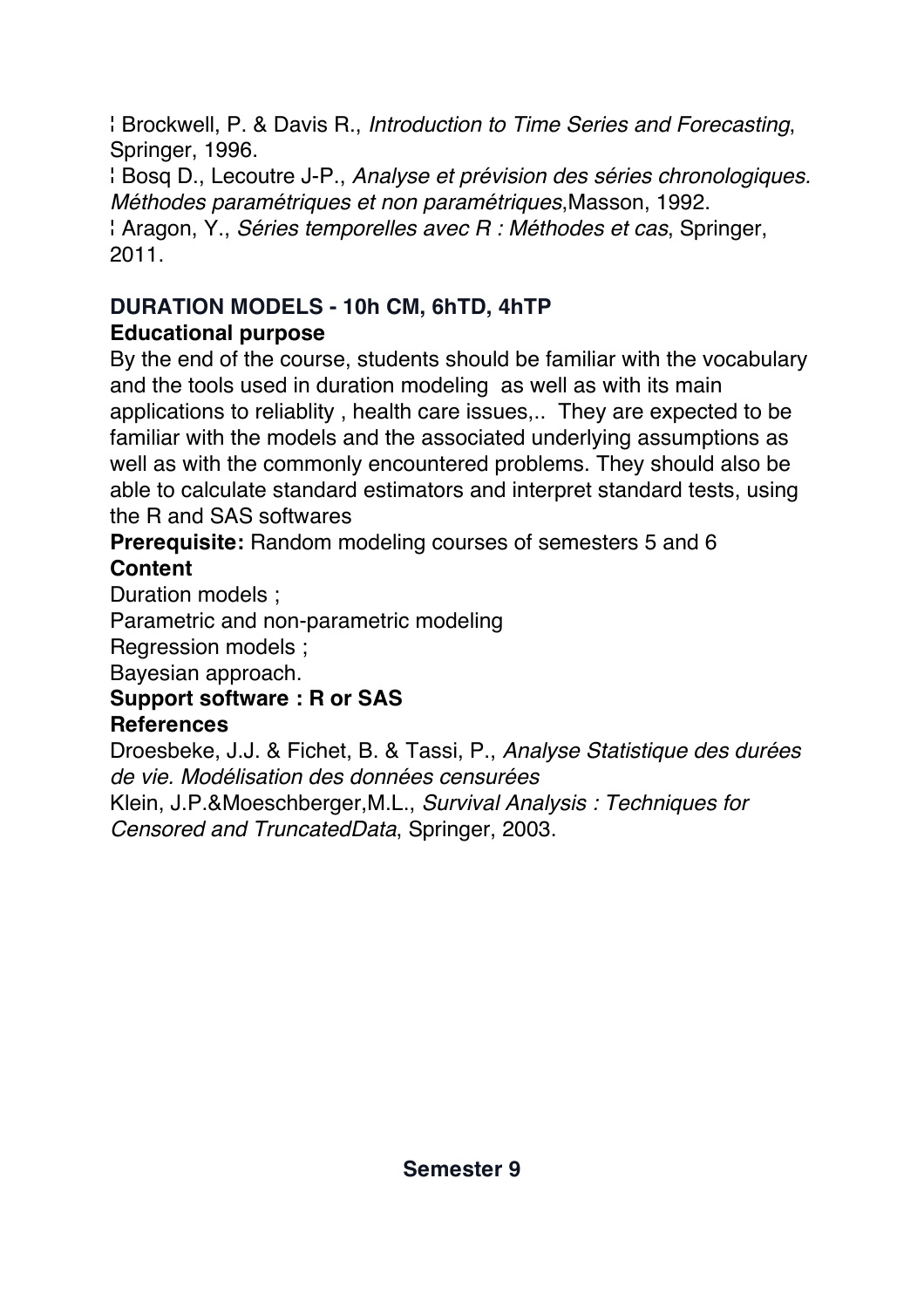# **MATHEMATICAL MODELING-DISCONTINUOUS GALERKIN (45HCM ,45 HTP, 5 ECTS)**

#### **DISCONTINUOUS GALERKIN METHODS** (CM 15, TP 15) **Educational purpose :**

By the end of the course, students should be able to discretize PDE systems using the discontinuous Galerkin method and should be conversant with its properties, in particular from a numerical point of view.

**Prerequisite**: Mathematical methods for engineers. Finite elements I **Content:**Definition of the method's specific functional framework . Discontinuous variational formulations, broken Sobolev spaces,noncompliant error analysis. Reminders on orthogonal polynomials(for approximation spaces). DG methods for scalar and non-linear conservation laws : weak formulation, well-posed problem, stability, convergence, error computation, inf sup condition. RKD methods. How to introduce diffusion operators in the DG methods(symmetric interior penalty methods, ...). DG methods will be shown to be mixed methods that are stabilized for diffusion problems. Numerical fluxes approximation:centered and upwind schemes, examples and applications.Use of non conforming meshes. Unsteady problems.Application to Stokes, Navier-Stokes and Saint-Venant equations.

#### **References :**

D.A. Di Pietro, A. Ern, Mathematical aspects of discontinuous Galerkin methods, Springer, 2012.

B. Rivière, Discontinuous Galerkin methods for solving elliptic and parabolic equations: Theory and implementation. SIAM, 2008

# **MODELING (**CM 30, TP 30)

# **Educational purpose :**

To acquire a command of all the problems involved from the modeling of a physical problem to its numerical solution and of the underlying mathematical tools.Students are also expected to be able to combine and implement the discretization methods they have been taught during the first two years of their curriculum.

**Prerequisite :** Courses in Numerical methods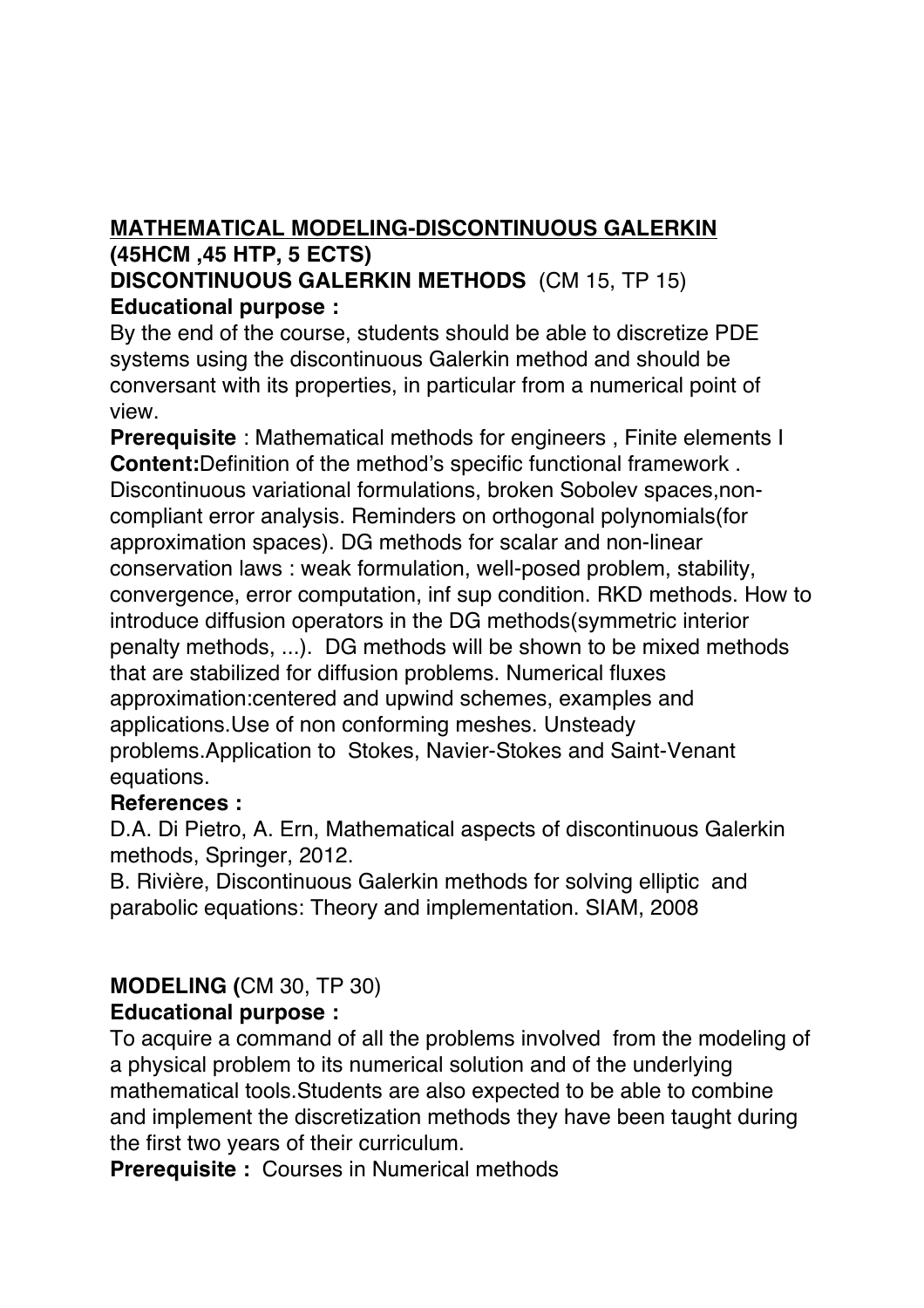# **Content:**

In this course, the modeling process is tackled all the way from its physical formulation to its numerical solution. The program consists of several independent modules:

- Modeling in biology : reaction-diffusion equations describing animal coat pattern formation. Analysis of solutions.

Solving non linear models using Newton and Gear's methods.

- Modeling of the valuation of financial products ( options, futures).The Black and Scholes equations are derived from brownian motion and discretized using finite difference and finite element methods.

- Modeling in fluid mechanics : the main equations (momentum and continuity) are derived from conservation laws. Lagrangian vs. Eulerian description.The turbulence problem.

Application to various problems in geophysics.

- Modeling of dynamical systems, bifurcations, non linear analysis.

#### **Support software** : FreeFem++

**References :** They will be provided during the course in the form of articles in journals, book chapters, etc..

#### **HIGH PERFORMANCE COMPUTING**

#### **(35HCM, 35HTP, 4 ECTS)**

#### **Educational purpose :**

To acquire the reflex of conceptualizing distributed programming, of writing a new module compliant with the standards of a given code, and of validating and verifying a code.

**Prerequisite :** Numerical analysis I and II, Tools of scientific computing and Software engineering.

#### **Content :**

Introduction to message exchange libraries (MPI) ,compilerdirectives programming (OpenMP) and to computation using GPGPU (opencl). Modeling of distributed architectures, code performance assessment for a given architecture.

High performance computing methods suited to the programming models : pipeline, understructuring, domain decomposition (Schur, Feti, Schwarz), decomposition of operators, decomposition in function spaces,distributed DFT, parallel Krylov methods. Code and/or PDE coupling methods.

Code validation and verification procedure .

#### **Software support :**

MPI, openMP, Opencl, Fortran90, Petsc, Scalapack.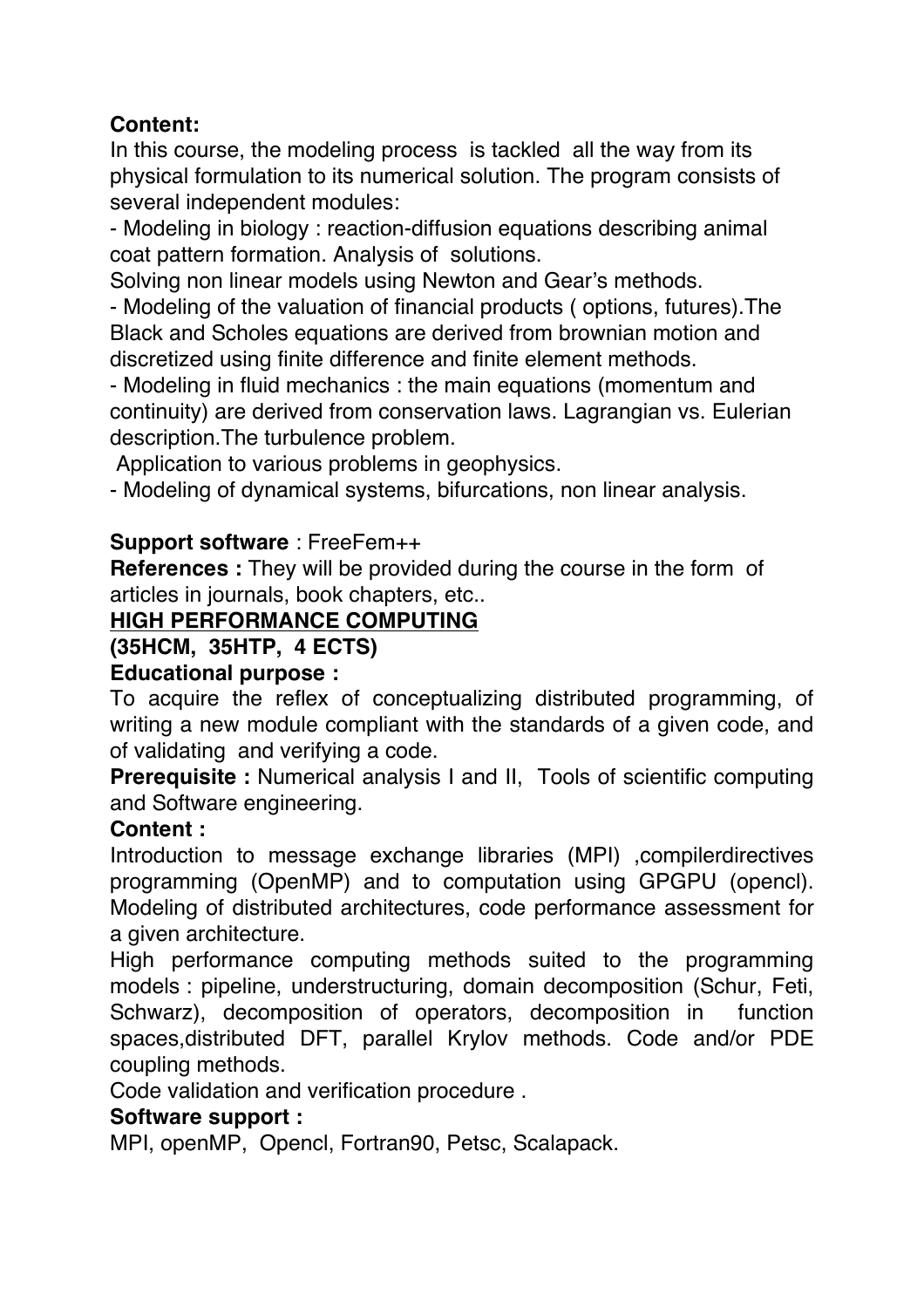# **ADVANCED REGRESSION MODELS**

**(24h CM, 14h TD, 12h TP, 4 ECTS)**

#### **Educational purpose**

This course aims at further developing knowledge acquired in the *Regression models* course .Different models will be presented and applied to concrete situations. Students should eventually be able to implement and interpret such models: mixed and generalized linear models .They will also have some basic knowledge of experimental design and of non parametric modeling.

**Prerequisite:** Random modeling of semesters S5 et S6, Regression models.

# **Content**

Mixed models ;

Experimental designs ;

Generalized linear models , logistic regression in particular (link to the classification) ;

PLS regression, Ridge ;

Non- and semi parametric regression models

# **Software support : R et SAS**

# **References**

Dobson, A.J., *An introduction to generalized linear models*, Chapman & Hall, 1990.

Antoniadis, A. & Berruyer, J. & Carmona, R. *Régression non linéaire et applications.* Economica, 1992.

Verbeke, G. &Molenberghs, G. *LinearMixedModels in practice*, Springer, 1997.

Ruppert,D. & Wand, M. P. & Carroll, R. J., *Semiparametric Regression.*  Cambridge Series in statistical and Probabilistic, 2003.

# **PROCESS AND RISK STATISTICS**

**(32h CM, 20h TD, 8h TP)**

# **PROCESS STATISTICS - (20h CM, 12h TD, 8h TP) Educational purpose**

By the end of the course, students should be conversant with the modeling of the main time-dependent random phenomena occuring in industry and biology.... These modelings will be studied both from a probabilistic and a statistical point of view.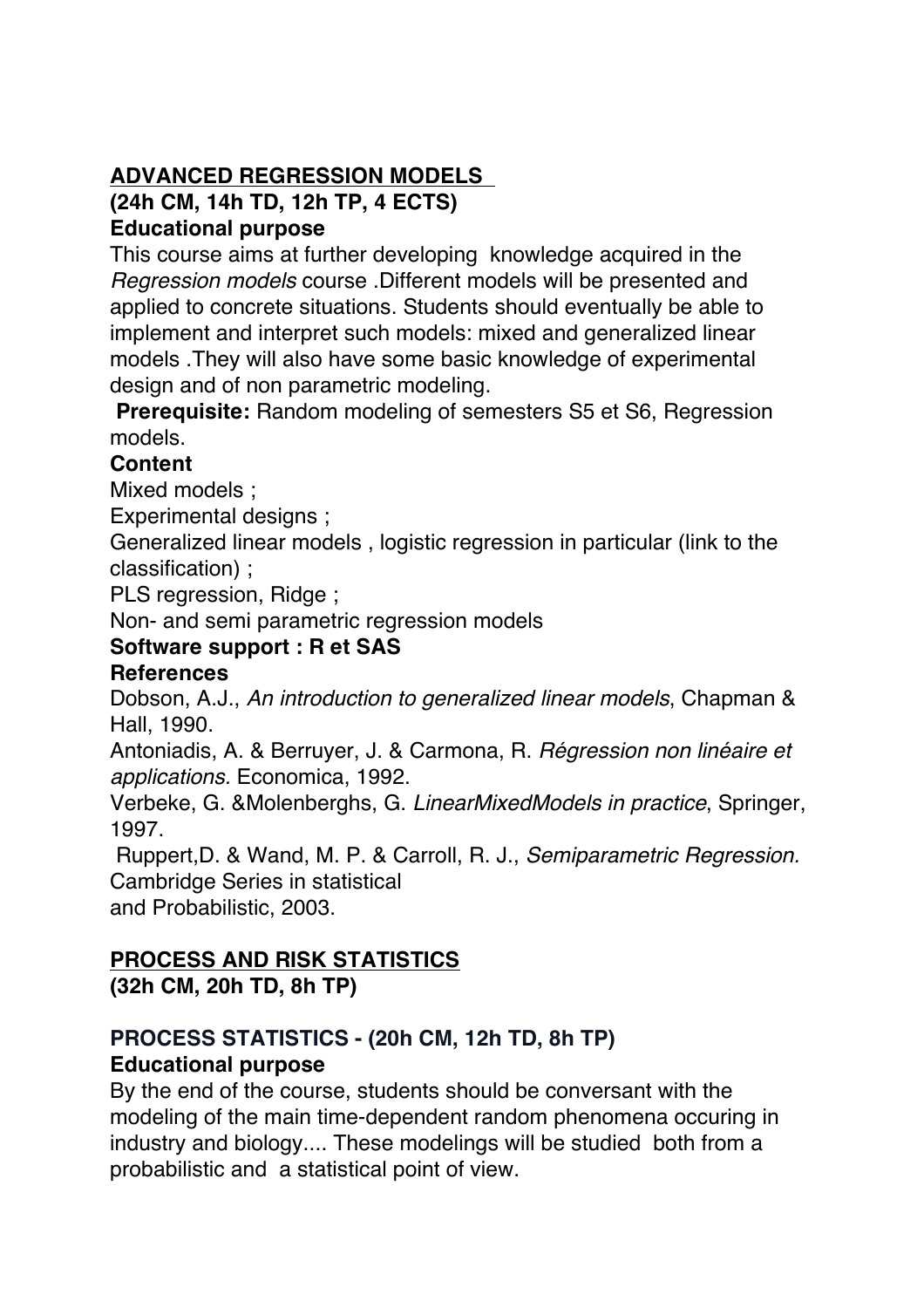#### **Prerequisite** Random modeling of semesters S5 et S6. **Content**

Introduction to processes ;

Independent increment processes and brownian motion

Poisson process ;

Birth and death process, renewal process ;

Waiting lines

#### **Software support : R**

#### **References**

Foata,D. & Fuchs, A. , *Processus stochastiques - Processus de Poisson, chaînes deMarkov et martingales, Cours, exercices et problèmes corrigés*, Dunod, 2002.

Bercu, B & Chafai, D., *Modélisation stochastique et simulation*, Dunod, 2007.

# **RISKs - 12h CM, 8h TD**

#### **Educational purpose**

How to evaluate the probability of sparse events ?How to determine the height of a dyke for the probability of any overflow to be smaller than some regulatory value?How to set the rate of a reinsurance premium? The course is intended to provide the probabilistic and statistical tools needed to answer the above questions.Attention will also be paid to the numerical implementation of the methods proposed in R.

**Prerequisite : Random modeling of semesters S5 et S6.** 

#### **Content**

Introduction to extreme value theory.Examples.

Maximum and threshold overrun modeling .

Evaluation of small probabilities et extreme quantiles .

#### **Sotware support : R**

#### **References**

Resnick, S. I., *Heavy-tail phenomena. Probabilistic and statistical modeling*, Springer Series in Operations Research and Financial Engineering. Springer, 2007.

De Haan, L. & Ferreira, A., *Extreme value theory. An introduction.*  Springer New York, 2006